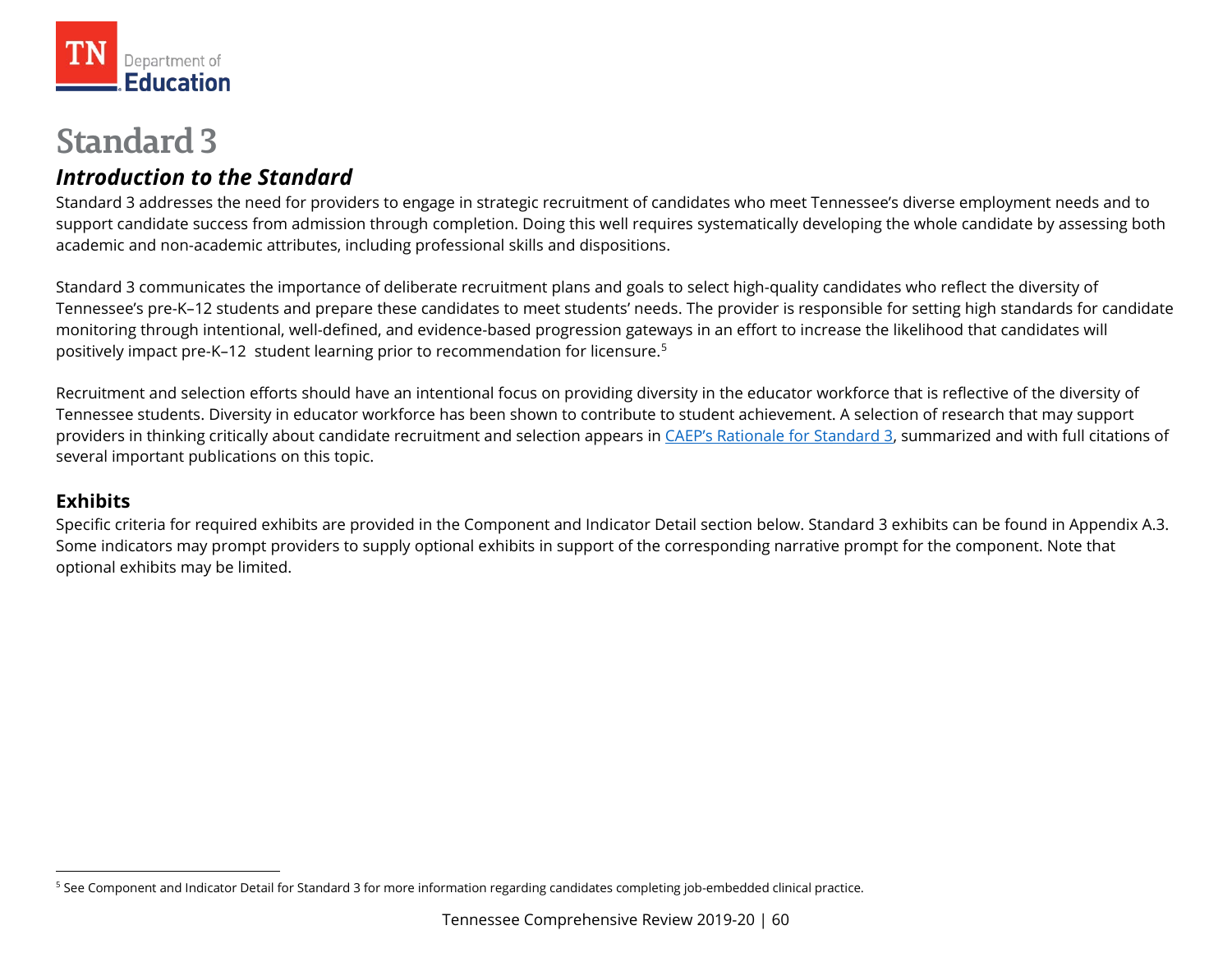<span id="page-60-2"></span><span id="page-60-1"></span><span id="page-60-0"></span>

# *Standard 3 Components[6](#page-60-0) and Indicator Detail*

 evidence needed to adequately meet Standard 3 expectations. This information provides definitions of terms, highlights specific Tennessee considerations, and details the integration of Annual Reports data related to the recruitment and selection of candidates for each of the Standard 3 components. Providers should review this information carefully as they compile the

# **Standard 3**

 **admission, in the progression of courses and clinical experiences, and through decisions that ensure that completers are prepared to teach effectively and are recommended for licensure. The provider demonstrates that development of candidate quality is the goal of educator The provider demonstrates that the quality of candidates is a continuing and purposeful part of its responsibility from recruitment through preparation in all phases of the program.** 

# **Recruitment of Diverse Candidates who Meet Employment Needs**

**3.1** The provider presents plans and goals to recruit and support completion of high-quality candidates from a broad range of backgrounds and diverse populations to accomplish their mission. The admitted pool of candidates increasingly reflects the diversity of Tennessee's pre-K–12 students. The provider demonstrates efforts to know and address community, state, national, regional, or local needs for hard-to-staff schools and shortage fields, currently STEM, English-language learning, and students with disabilities.

of employment needs, and include target outcomes for each of three or more ensuing years.<sup>[7](#page-60-1)</sup> Recruitment plans, according to CAEP's definition, are documentation that a provider periodically examines the employment landscape—to identify shortage areas, openings, forecasts, and related information—in the community, state, regional, or national market for which the provider is preparing completers. An appropriate plan should document base points on current measures of (1) academic achievement, (2) diversity, and (3) provider knowledge

 Tennessee and within the field of pre-K–12 education more broadly. During the 2016-17 academic year, Tennessee's pre-K–12 student population was 36.6 Recruitment of an increasingly diverse and strong pool of candidates is strategic and informed by evidence and knowledge of employer needs in percent non-white.<sup>8</sup> The provider has an explicit focus on recruitment of individuals from under-represented groups (i.e., males, racial/ethnic, and those from hard-to-staff/shortage fields).

-

<sup>&</sup>lt;sup>6</sup> Standard and component language is adapted from [CAEP Standards](http://caepnet.org/standards/introduction) (Council for the Accreditation of Educator Preparation, 2015) and has been edited to include Tennessee-specific expectations for educator preparation providers seeking state-only approval. Tennessee's standards are aligned to the CAEP standards to ensure fairness for providers who elect to complete the

national accreditation process by CAEP in lieu of state approval.<br><sup>7</sup> CAEP <u>2018 Initial-Level Handbook</u> (2018, p. 41)<br><sup>8</sup> Tennessee Department of Education, <u>Tennessee State Report Card</u> (2017)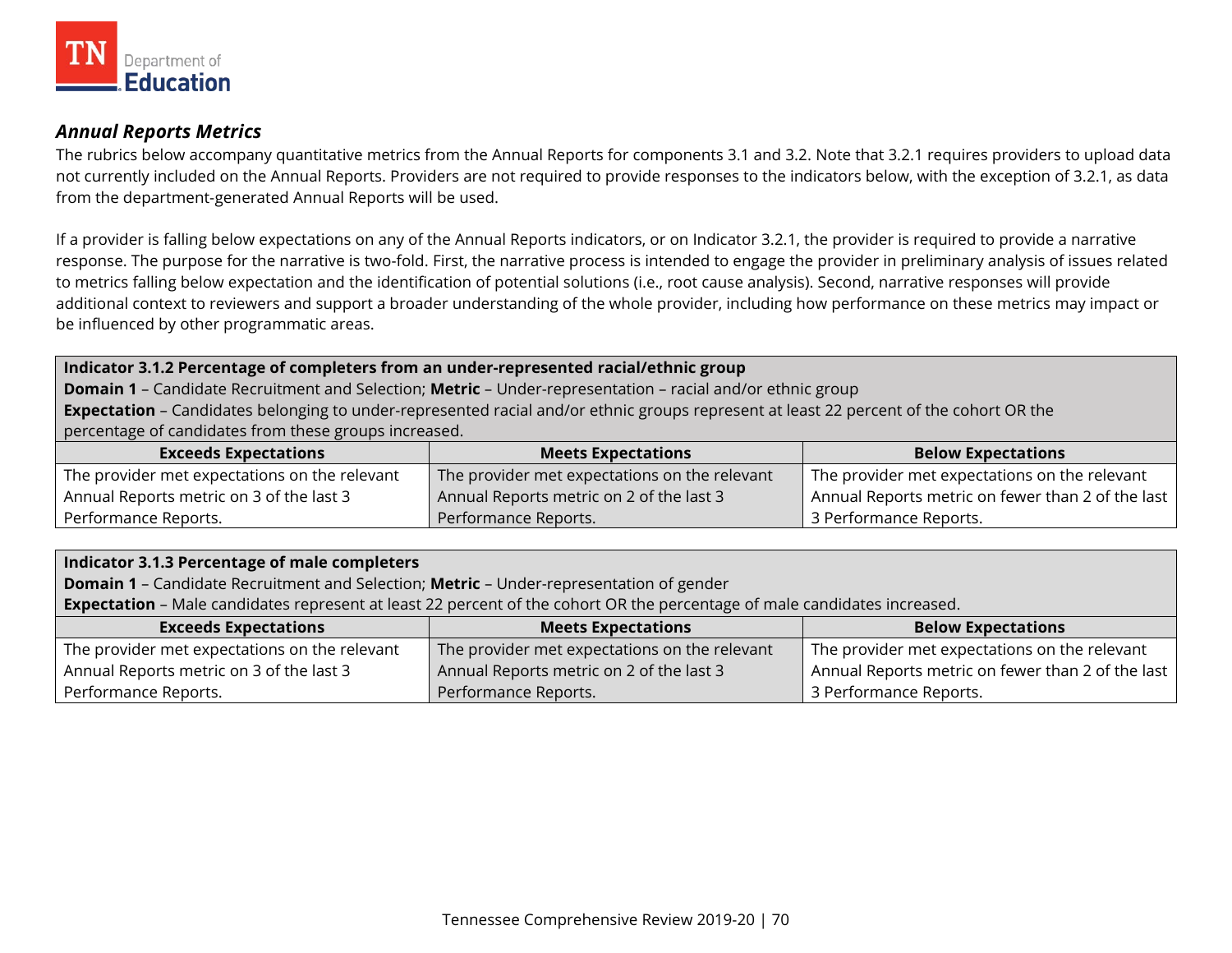

#### **Indicator 3.1.4 Percentage of completers who receive a high-needs endorsement**

**Domain 1** – Candidate Recruitment and Selection; **Metric** – High-needs endorsements

 **Expectation** – Production of candidates earning high-needs endorsements places the provider in the 75 percentile OR the percentage of candidates earning high-needs endorsements increased.

| <b>Exceeds Expectations</b>                   | <b>Meets Expectations</b>                     | <b>Below Expectations</b>                         |
|-----------------------------------------------|-----------------------------------------------|---------------------------------------------------|
| The provider met expectations on the relevant | The provider met expectations on the relevant | The provider met expectations on the relevant     |
| Annual Reports metric on 3 of the last 3      | Annual Reports metric on 2 of the last 3      | Annual Reports metric on fewer than 2 of the last |
| Performance Reports.                          | Performance Reports.                          | 3 Performance Reports.                            |

*Required Narrative Prompt only if the provider does not meet expectations on any Annual Reports indicators for 3.1.* 

 For each Annual Reports indicator which the provider did not meet expectations, provide a rationale why expectations were not met and potential action steps.

**Component 3.2 Candidates Demonstrate Academic Achievement –** Providers ensure that candidates for admission to educator preparation programs meet admission requirements. Candidates for admission to a baccalaureate level educator preparation program shall, at a minimum, have achieved a postsecondary grade point average (GPA) of 2.75 at the time of admission (per state board rule 0520-02-04-.08). Candidates for admission to a post-baccalaureate educator preparation program shall, at a minimum, achieve an overall GPA of 2.75 from a completed baccalaureate or postbaccalaureate degree program or a GPA of 3.00 in the most recent sixty (60) credit hours earned at a regionally accredited higher education institution. Candidates for admission to preparation programs obtained a 21 ACT, 1080 SAT, or passed all Praxis Core exams.

 **GPA of 2.75** from a completed baccalaureate or post-baccalaureate degree program **or a GPA of 3.00 in the most recent sixty (60) credit hours Indicator 3.2.1** Percentage of candidates for admission to post-baccalaureate educator preparation programs meeting the **minimum overall**  earned at a regionally accredited higher education institution

*Data are not supplied by department; providers must submit data as part of completing the self-study to meet expectations.* 

**3.2.1.A Required File Upload:** Submit the last three cohorts of admissions GPA data for post-baccalaureate programs including GPA from a completed baccalaureate, post-baccalaureate degree program, and/or in the most recent sixty (60) credit hours earned at a regionally accredited higher education institution.

| <b>Exceeds Expectations</b>                      | <b>Meets Expectations</b>                        | <b>Below Expectations</b>                        |
|--------------------------------------------------|--------------------------------------------------|--------------------------------------------------|
| The provider demonstrates, through submission    | The provider demonstrates, through submission    | The provider demonstrates, through submission    |
| of at least three cohorts of admissions data for | of at least three cohorts of admissions data for | of at least three cohorts of admissions data for |
| post-baccalaureate programs, that candidates     | post-baccalaureate programs, that candidates     | post-baccalaureate programs, that candidates     |
| meet the expectation more than 95 percent of     | meet the expectation at least 95 percent of the  | meet the expectation less than 95 percent of the |
| the time.                                        | time.                                            | time.                                            |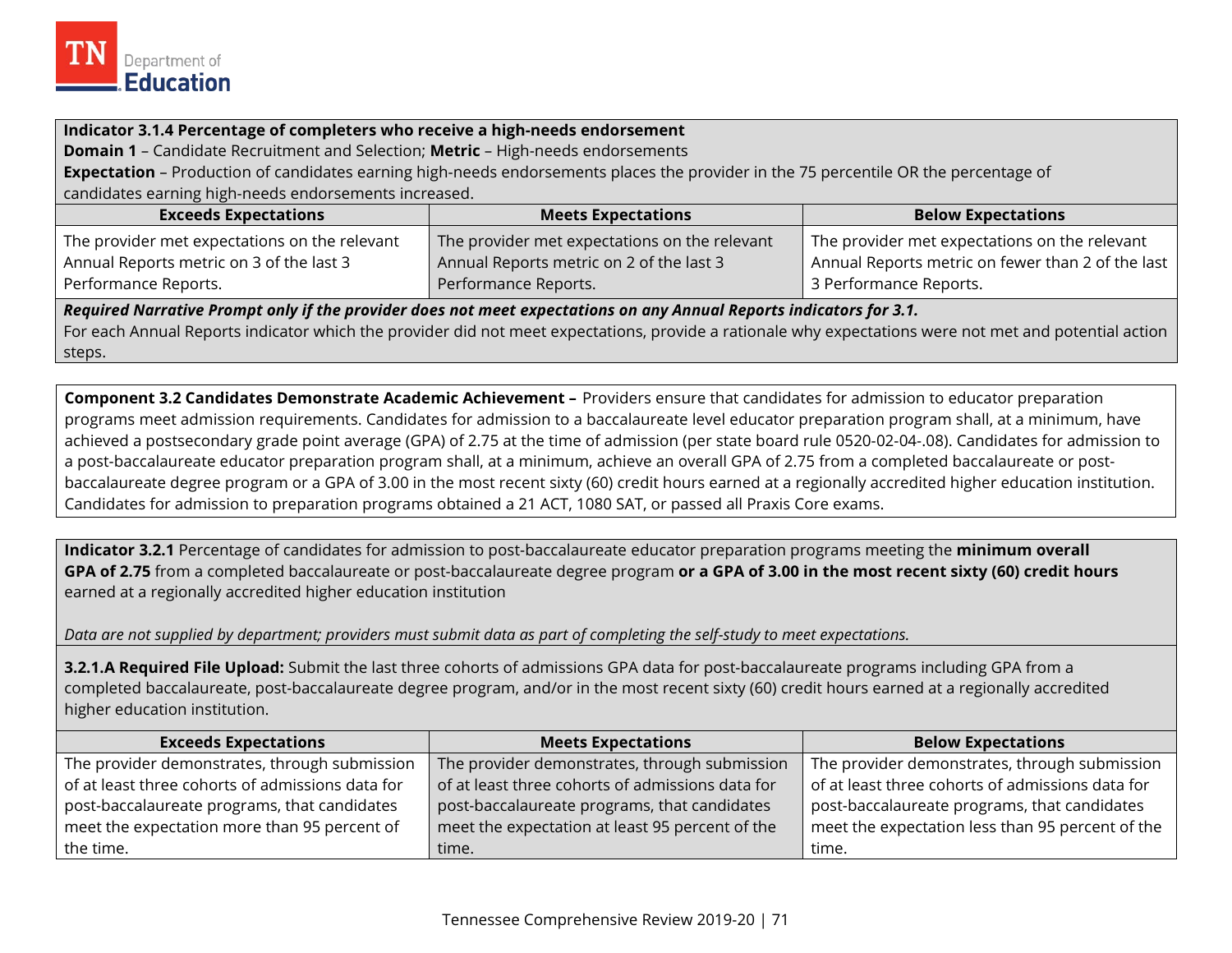

#### **Indicator 3.2.2: Percentage of undergraduate candidates meeting an admissions assessment expectation**

**Domain 1 –** Candidate Recruitment and Selection; **Metric** – Admission Assessment

 **Expectation** – 95 percent of undergraduate candidates obtained a qualifying score on an approved admissions assessment (ACT, SAT, or Praxis Core)

| <b>Exceeds Expectations</b>                   | $\blacksquare$ Meets Expectations $\blacksquare$ | <b>Below Expectations</b>                     |
|-----------------------------------------------|--------------------------------------------------|-----------------------------------------------|
| The provider met expectations on the relevant | The provider met expectations on the relevant    | The provider met expectations on the relevant |
| Annual Reports metric on 3 of the last 3      | Annual Reports metric on 2 of the last 3         | Annual Reports metric on fewer than 2 of the  |
| Performance Reports.                          | Performance Reports.                             | I last 3 Performance Reports.                 |

# **postsecondary GPA** o**f 2.75 at the time of admission to a program Indicator 3.2.3: Percentage of candidates for admission to baccalaureate level educator preparation programs meeting minimum**

**Domain 1 –** Candidate Recruitment and Selection; **Metric** – Minimum Undergraduate GPA

**Expectation** – 95 percent of undergraduate candidates admitted with a minimum GPA of 2.75

| <b>Exceeds Expectations</b>                   | <b>Meets Expectations</b>                     | <b>Below Expectations</b>                     |
|-----------------------------------------------|-----------------------------------------------|-----------------------------------------------|
| The provider met expectations on the relevant | The provider met expectations on the relevant | The provider met expectations on the relevant |
| Annual Reports metric on 3 of the last 3      | Annual Reports metric on 2 of the last 3      | Annual Reports metric on fewer than 2 of the  |
| Performance Reports.                          | Performance Reports.                          | last 3 Performance Reports.                   |

### **Indicator 3.2.4: Average undergraduate GPA**

**Domain 1 –** Candidate Recruitment; **Metric** – Minimum Undergraduate GPA

**Expectation** – Average GPA is at or above 3.0

| <b>Exceeds Expectations</b>                   | <b>Meets Expectations</b>                     | <b>Below Expectations</b>                     |
|-----------------------------------------------|-----------------------------------------------|-----------------------------------------------|
| The provider met expectations on the relevant | The provider met expectations on the relevant | The provider met expectations on the relevant |
| Annual Reports metric on 3 of the last 3      | Annual Reports metric on 2 of the last 3      | Annual Reports metric on fewer than 2 of the  |
| Performance Reports.                          | Performance Reports.                          | <sup>1</sup> last 3 Performance Reports.      |

*Required Narrative Prompt only if the provider does not meet expectations on any indicators for 3.2* 

*For each indicator which the provider did not meet expectations, provide a rationale for why expectations were not met*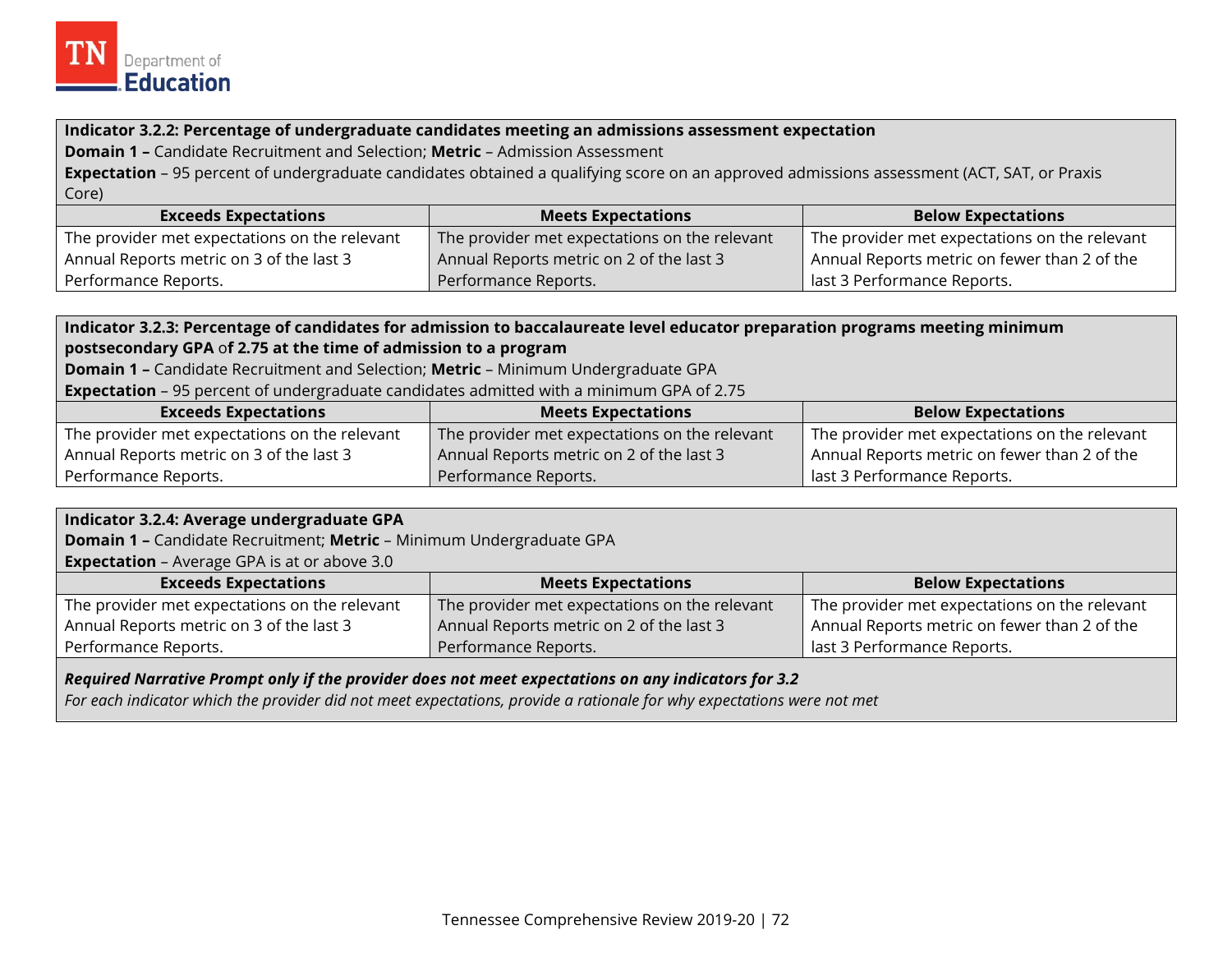

**Component 3.3: Additional Selectivity Factors –** Educator preparation providers establish and monitor attributes and dispositions beyond academic ability that candidates must demonstrate at admissions and during the program. The provider selects criteria, describes the measures used and evidence of the reliability and validity of those measures, and reports data that show how the academic and non-academic/dispositional factors predict candidate performance in the program and effective teaching.

#### **Indicator 3.3.1 Non-Academic Attributes/Dispositions**

#### **3.3.1 Narrative Prompts:**

- **A.** How does the provider select the non-academic/dispositional attributes and monitor their contribution to program completion and candidate teaching effectiveness?
	- *Identify and briefly describe each of the non-academic/dispositional attributes/dispositions that candidates must demonstrate at admission and during the program progression.*
	- *How does the provider ensure that the measures used to assess candidates' non-academic/dispositional attributes are reliable and valid?*
	- *How does the provider base non-academic/dispositional selection criteria on relevant research and/or investigations the provider has conducted?*
- **B.** Describe how the provider analyzes the relationship between dispositional data and outcome/impact data.
- **C.** Describe how the provider reviews the processes for monitoring candidates' dispositional characteristics and how changes are made based on the findings.
	- *What evidence suggests that dispositional data use informed programmatic changes?*
	- *What evidence suggests that these programmatic changes resulted in improved completer effectiveness?*

**3.3.1.D Required File Upload:** Dispositional assessment instruments used at admission and/or during the program (including throughout clinical practice)

**3.3.1.E Required File Upload:** Dispositional assessment data that are used at admission and/or during the program (including throughout clinical practice)

**3.3.1.F Optional File Upload:** Upload an additional exhibit referenced in the narrative response to 3.3.1, if desired.

|           | <b>Exceeds Expectations</b>       | <b>Meets Expectations</b>              | <b>Approaches Expectations</b>    | <b>Below Expectations</b>         |
|-----------|-----------------------------------|----------------------------------------|-----------------------------------|-----------------------------------|
| $\bullet$ | The provider meets all            | <b>**</b> The provider establishes and | The provider establishes but      | The provider has not              |
|           | expectations for this indicator.  | consistently monitors                  | inconsistently monitors           | established and/or does not       |
| and       |                                   | candidates' non-                       | candidates' non-                  | monitor candidates' non-          |
| $\bullet$ | The provider has a clearly        | academic/dispositional                 | academic/dispositional            | academic/dispositional            |
|           | articulated theory of action that | attributes using defined               | attributes using defined          | attributes using defined          |
|           | provides the foundation for the   | processes and timelines for            | processes and timelines for       | processes and timelines for       |
|           | plan.                             | candidate selectivity at               | candidate selectivity at          | candidate selectivity at          |
|           |                                   | admission and during the               | admission and during the          | admission and during the          |
|           |                                   | program.                               | program.                          | program.                          |
|           |                                   | <b>**Processes for monitoring</b>      | Processes for monitoring          | Processes for monitoring          |
|           |                                   | dispositional characteristics are      | dispositional characteristics are | dispositional characteristics are |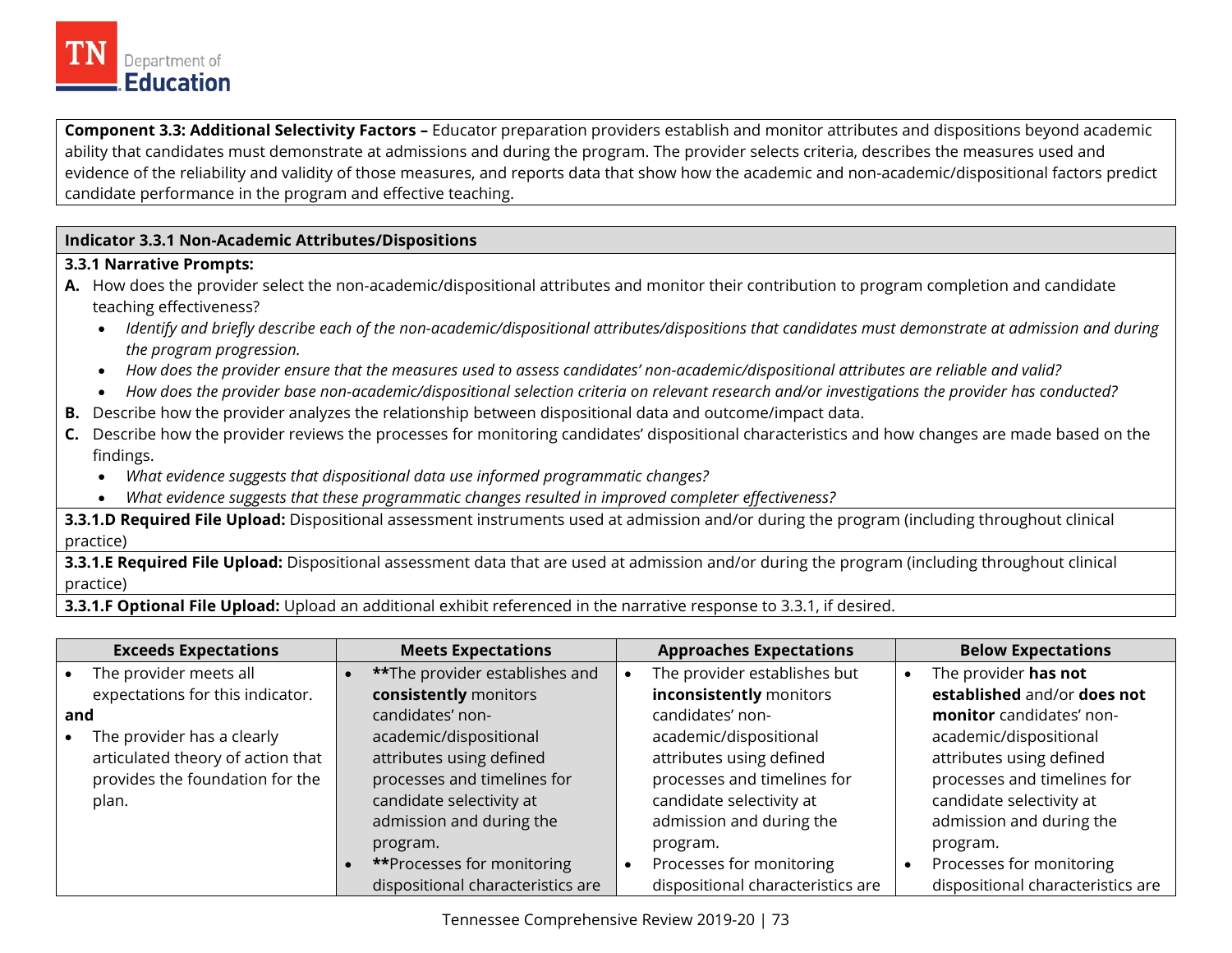

**\*\*plans and progress steps accepted for rubric criteria** 

Department of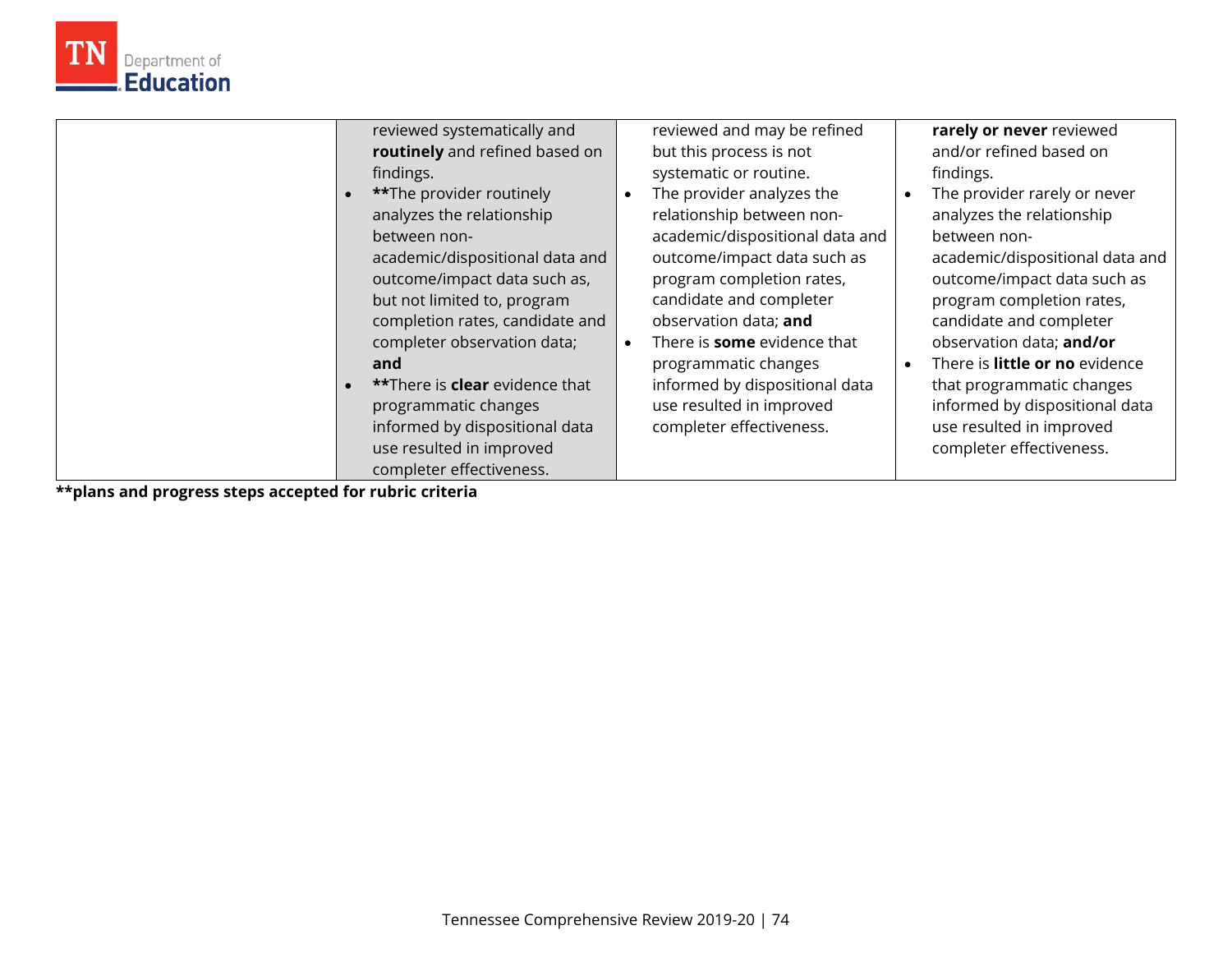

**Component 3.4 Selectivity During Preparation –** The provider sets high standards, clearly defines program progression, and monitors candidate advancement from admissions through completion. All candidates demonstrate the ability to teach to college- and career-ready standards. Providers present multiple forms of evidence to indicate candidate development of content knowledge, pedagogical content knowledge, pedagogical skills, and the integration of technology in all of these domains.

#### **Indicator 3.4.1 Criteria for Program Progression**

#### **3.4.1 Narrative Prompts:**

- **A.** Describe the provider's candidate assessment and monitoring system, and the processes that comprise the system.
- **B.** Describe how the provider monitors, throughout preparation progression, the quality of candidates, especially in relation to the development of content knowledge, pedagogical content knowledge, pedagogical skills, and the integration of technology needed to effectively teach all pre-K–12 students.
	- *Describe the requirements of each of the transition points in detail, including when each transition point takes place and the assessments used at key points during the program.*
	- *How does the monitoring of selected academic and non-academic/dispositional proficiencies inform decision making related to candidate support (e.g., interventions/remediation, referrals to student support services, counseling out of the program)?*
	- *What measures are used that are specific to specialty area programs and which are applicable to all candidates?*
	- *How does the provider ensure that all candidates demonstrate integration of technology in all of these domains, as part of its system of candidate assessment and monitoring?*
- **C.** How does the provider ensure the candidate and completer information/data generated is of high quality and useful in continuous improvement as it relates to program progression?
	- *How does the monitoring of selected academic and non-academic/dispositional proficiencies inform decision making related to program effectiveness?*
	- *How does the provider summarize the information and data collected from the transition points and determine actionable next steps to make program improvements?*

**3.4.1.D Required File Upload:** Overview of candidate assessment and monitoring system and processes that support understanding of the narrative by providing a visual representation of how processes are related and when key actions are taken regarding candidate program progression (e.g., outline, flowchart, timelines).

 determining candidate progress and supporting decisions about candidate advancement through the program. **3.4.1.E Required File Upload:** Data collected and used as part of the candidate assessment system to demonstrate the provider's use of assessments in

**3.4.1.F Optional File Upload:** Upload an additional exhibit referenced in the narrative response to 3.4.1, if desired.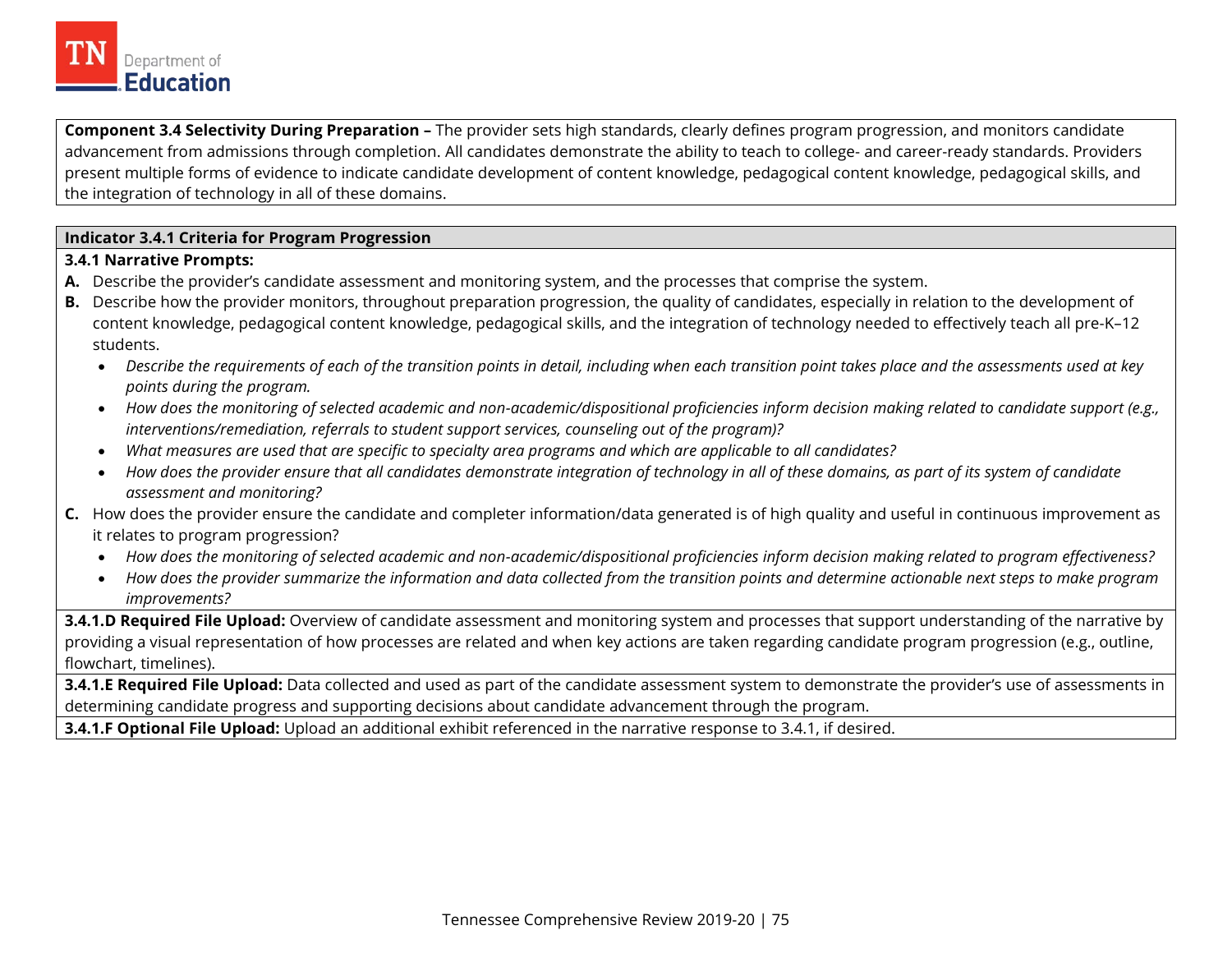

| <b>Exceeds Expectations</b>                                                                                                                                                                                                                                                     | <b>Meets Expectations</b>                                                                                                                                                                                                                                                                                                                                                                                                                                                                                                                                                                                                                                                                                                                                                                                                                       | <b>Approaches Expectations</b>                                                                                                                                                                                                                                                                                                                                                                                                                                                                                                                                                                                                                                                                                                                                                                                                                | <b>Below Expectations</b>                                                                                                                                                                                                                                                                                 |
|---------------------------------------------------------------------------------------------------------------------------------------------------------------------------------------------------------------------------------------------------------------------------------|-------------------------------------------------------------------------------------------------------------------------------------------------------------------------------------------------------------------------------------------------------------------------------------------------------------------------------------------------------------------------------------------------------------------------------------------------------------------------------------------------------------------------------------------------------------------------------------------------------------------------------------------------------------------------------------------------------------------------------------------------------------------------------------------------------------------------------------------------|-----------------------------------------------------------------------------------------------------------------------------------------------------------------------------------------------------------------------------------------------------------------------------------------------------------------------------------------------------------------------------------------------------------------------------------------------------------------------------------------------------------------------------------------------------------------------------------------------------------------------------------------------------------------------------------------------------------------------------------------------------------------------------------------------------------------------------------------------|-----------------------------------------------------------------------------------------------------------------------------------------------------------------------------------------------------------------------------------------------------------------------------------------------------------|
| The provider meets all<br>expectations for this indicator.<br>and<br>The provider demonstrates<br>$\bullet$<br>evidence that actions have been<br>taken as a result of analyzing<br>these data, such as: changes in<br>program design or candidate<br>support and intervention. | The provider has clearly<br>established a minimum of two<br>transition points in addition to<br>admission and completion<br>points.<br>The provider sets high<br>$\bullet$<br>standards and transition points<br>that include clearly defined<br>expectations that demonstrate<br>attainment of requisite<br>knowledge and skills (see<br>evidence submitted for<br>Standard 1).<br>Multiple forms of assessment in<br>content and pedagogy, are used<br>to inform the selectivity during<br>preparation.<br>**Candidate demonstration of<br>integration of technology is<br>observed across the domains of<br>content knowledge, pedagogical<br>knowledge, pedagogical content<br>knowledge, and pedagogical<br>skill.<br>Data are consistently collected,<br>analyzed, and used to inform<br>candidate progression<br>throughout the program. | The provider has established a<br>$\bullet$<br>minimum of two transition<br>points in addition to admission<br>and completion points.<br>Transition points include<br>$\bullet$<br>expectations that demonstrate<br>attainment of requisite<br>knowledge and skills (see<br>evidence submitted for<br>Standard 1).<br>Multiple forms of assessments<br>$\bullet$<br>in content and pedagogy are<br>not used to inform the<br>selectivity during preparation.<br>Candidate demonstration of<br>$\bullet$<br>integration of technology is<br>inconsistently observed across<br>the domains of content<br>knowledge, pedagogical<br>knowledge, pedagogical content<br>knowledge, and pedagogical<br>skill.<br>Data are inconsistently<br>$\bullet$<br>collected, analyzed, or used to<br>inform candidate selectivity<br>throughout the program. | The provider has either not<br>$\bullet$<br>established transition points,<br>with benchmarks, or the points<br>that are established do not<br>include clearly defined<br>expectations that demonstrate<br>attainment of requisite<br>knowledge and skills (see<br>evidence submitted for<br>Standard 1). |

**\*\*plans and progress steps accepted for rubric criteria**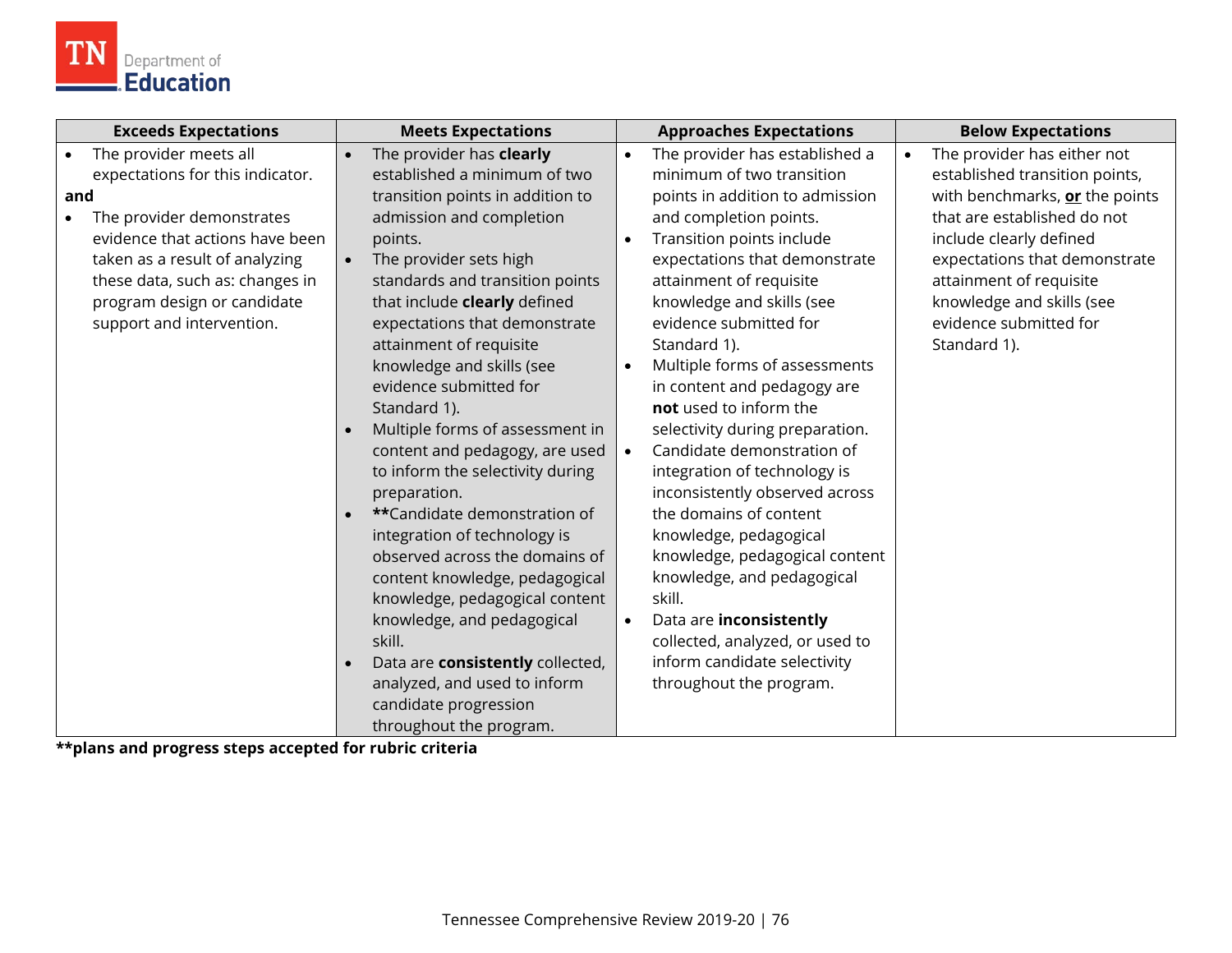

**Component 3.5: Selection at Completion –** The provider sets high standards and clearly defines requirements for program completion. Completion requirements address candidate content knowledge and ability to provide effective instruction that positively impacts pre-K–12 student learning and development.

#### **Indicator 3.5.1: Criteria for Program Completion**

#### **3.5.1 Narrative Prompts:**

- **A.** How does the provider ensure a high standard for candidate content knowledge within endorsement area(s)?
	- *Describe the assessments used to ensure candidates demonstrate the applicable content knowledge within their endorsement area(s) upon program completion, including those other than required for state licensure.*
- **B.** How does the provider ensure a high standard for candidates' ability to positively impact pre-K–12 student learning?
	- *Describe the assessments used to ensure candidates demonstrate the ability to positively impact pre-K–12 student learning upon program completion.*
- **C.** How does the provider systematically use within program data (content assessments, observation data, edTPA preparation, dispositions, etc.) to inform decisions regarding licensure? What does this process entail?
	- *What structures are put in place to ensure a systematic review of all program data to inform decisions related to candidate licensure?*

**3.5.1.D Required File Upload:** Documentation demonstrating how the provider assesses, across and within programs, that candidates can teach effectively with positive impacts on pre-K–12 student learning and development (e.g., provider and/or program scope and sequence of supports, preparatory activities, and assessments of readiness for summative performance assessments such as the edTPA).

**3.5.1.E Required File Upload:** Clinical observation instruments to demonstrate how the provider assesses, across and within programs, that candidates can teach effectively with positive impacts on pre-K–12 student learning and development

**3.5.1.F Required File Upload:** Clinical observation data to demonstrate that the provider assesses, across and within programs, that candidates can teach effectively with positive impacts on pre-K–12 student learning and development

**3.5.1.G Required File Upload:** Pre-K–12 student pre- and post-assessment data gathered across and within programs to demonstrate that the provider assesses candidate ability to teach effectively with positive impacts on pre-K–12 student learning and development

**3.5.1.H Optional File Upload:** Upload an additional exhibit referenced in the narrative response to 3.5.1, if desired.

|     | <b>Exceeds Expectations</b>      | <b>Meets Expectations</b>         | <b>Approaches Expectations</b>  | <b>Below Expectations</b>       |
|-----|----------------------------------|-----------------------------------|---------------------------------|---------------------------------|
|     | The provider meets all           | The provider sets high            | The provider sets standards for | There is little evidence to     |
|     | expectations for this indicator. | standards for candidate           | candidate content knowledge     | suggest the provider sets       |
| and |                                  | content knowledge acquisition     | acquisition and/or candidates'  | standards for candidate content |
|     | The provider demonstrates        | and candidates' ability to impact | ability to impact student       | knowledge and/or candidates'    |
|     | evidence that, as a result of    | student learning upon             | learning upon completion of the | ability to impact student       |
|     | analyzing data, actions were     | completion of the program.        | program.                        | learning upon completion of the |
|     | taken to drive program           | The provider demonstrates a       | The provider demonstrates a     | program.                        |
|     | improvement.                     | systematic documentation          | documentation process to        | The provider rarely or never    |
|     |                                  | process to ensure candidates      | ensure candidates meet the      | demonstrates a documentation    |
|     |                                  | meet or exceed the high           | standards related to content    | process to ensure candidates    |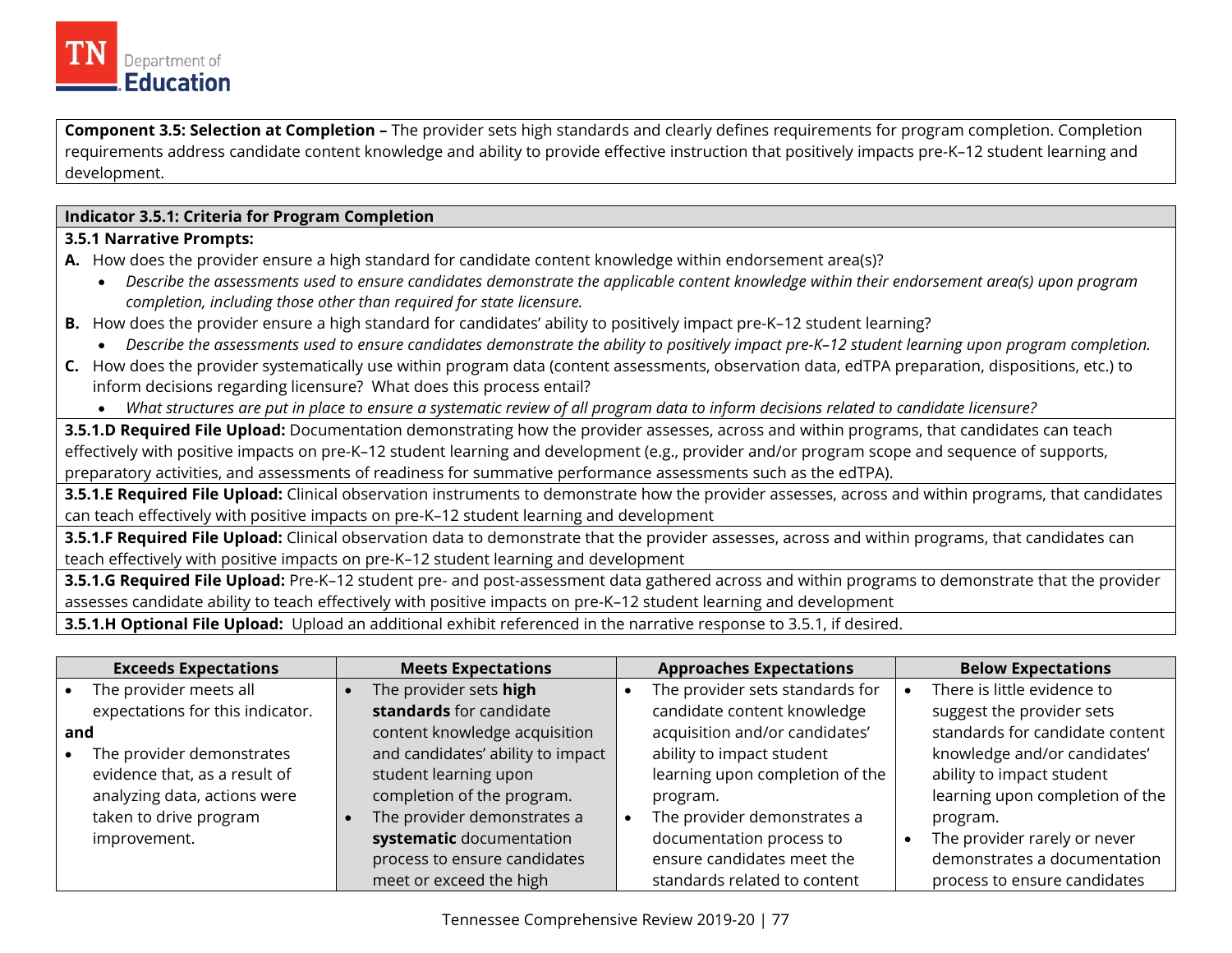

| standards related to content     | knowledge acquisition and        | meet the standards related to     |
|----------------------------------|----------------------------------|-----------------------------------|
| knowledge acquisition and        | candidates' ability to impact    | content knowledge acquisition     |
| candidates' ability to impact    | student learning prior to making | and candidates' ability to impact |
| student learning prior to making | recommendations for licensure.   | student learning prior to making  |
| recommendations for licensure.   |                                  | recommendations for licensure.    |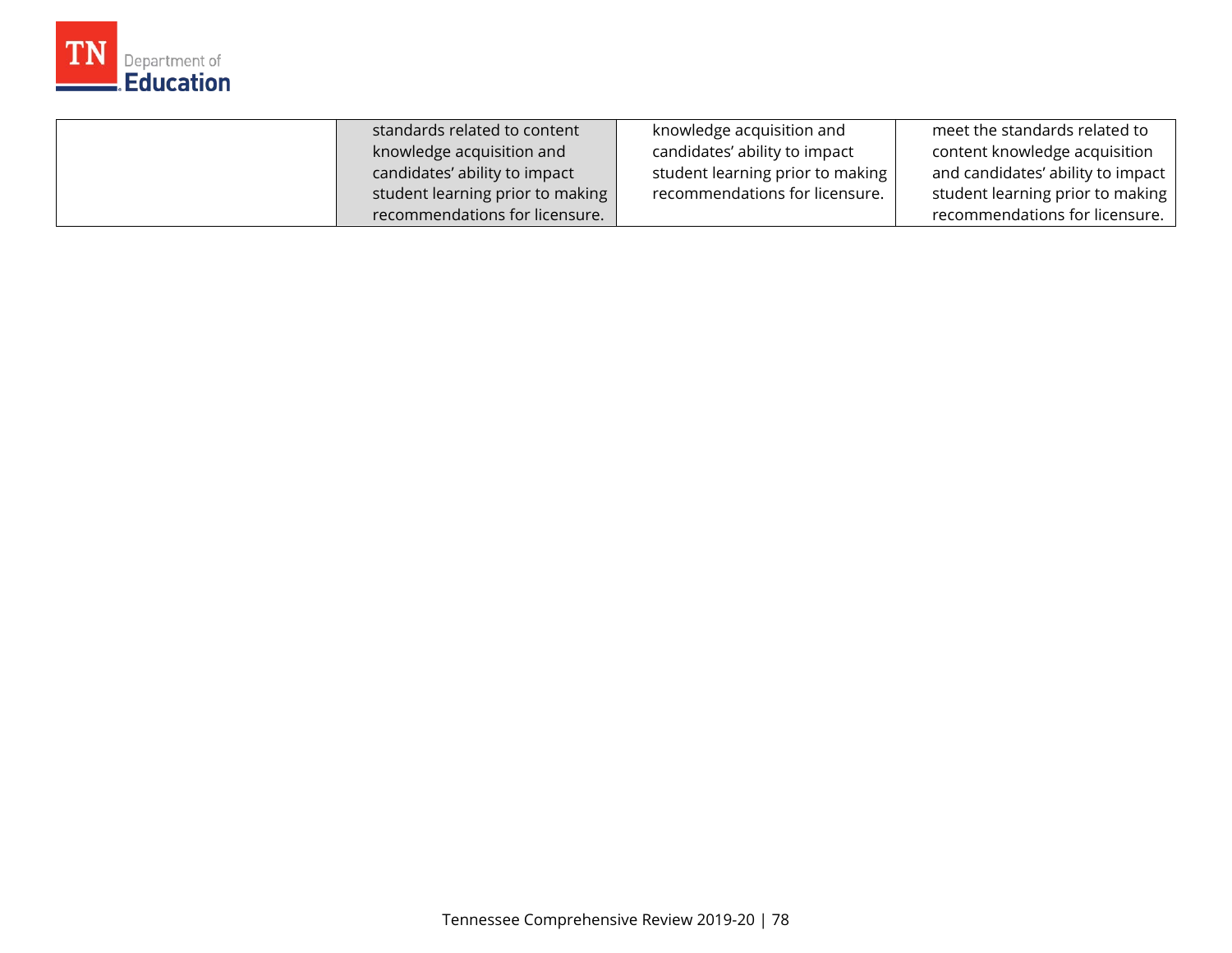

**Component 3.6: Selection at Completion –** Before the provider recommends any completing candidate for licensure, it documents that the candidate understands the expectations of the profession, including codes of ethics, professional standards of practice, and relevant laws and policies.

#### **Indicator 3.6.1: Demonstration of Candidate Professionalism**

#### **3.6.1.a Narrative Prompts:**

**A.** Describe how the provider integrates the expectations of the profession within programs.

- *Which laws and policies are used across and within programs?*
- *Which codes of ethics are used across and within programs? Are candidates exposed to professional codes of ethics in particular courses or is it embedded across curriculum?*
- *How does the provider specifically integrate the Tennessee code of ethics within particular courses or across the curriculum?*
- *What are some examples of specialty area programs for which more specific or specialized codes are incorporated in candidate preparation, in addition to general codes to which all candidates are exposed?*
- *How are candidates provided with an understanding of appropriate professional conduct; including building rapport with colleagues, stakeholders, and families?*
- **B.** Describe how the provider ensures that all candidates, by program completion, understand the expectations of the profession.
	- *How is candidate understanding, modeling, and demonstration of professional conduct and codes of ethics assessed?*
	- *Describe the processes by which the need for remediation is identified, and subsequent outcomes of remediation.*

**3.6.1.C Required File Upload:** Program design documentation, such as syllabi, alignment matrices, scope and sequence demonstrating intentional focus on expectations of the profession, including the Tennessee code of ethics and the Model Code of Ethics for Educators (MCEE), across and within programs.

**3.6.1.D Required File Upload:** Candidate assessment instruments used to measure candidate understanding of expectations of the profession across and within programs.

**3.6.1.E Required File Upload:** Candidate assessment data demonstrating candidate understanding of expectations of the profession and modeling of professional conduct from candidates across programs.

**3.6.1.F Optional File Upload:** Upload an additional exhibit referenced in the narrative response to 3.6.1, if desired.

|     | <b>Exceeds Expectations</b>                                                                                                          | <b>Meets Expectations</b>                                                                                                                                        | <b>Approaches Expectations</b>                                                                                                                                     | <b>Below Expectations</b>                                                                                           |
|-----|--------------------------------------------------------------------------------------------------------------------------------------|------------------------------------------------------------------------------------------------------------------------------------------------------------------|--------------------------------------------------------------------------------------------------------------------------------------------------------------------|---------------------------------------------------------------------------------------------------------------------|
|     | The provider meets all                                                                                                               | **The provider clearly                                                                                                                                           | The provider demonstrates                                                                                                                                          | The provider <b>does not</b> clearly                                                                                |
|     | expectations for this indicator.                                                                                                     | integrates expectations of the                                                                                                                                   | candidates understand                                                                                                                                              | demonstrate that candidates                                                                                         |
| and |                                                                                                                                      | profession, including codes of                                                                                                                                   | expectations of the profession,                                                                                                                                    | understand expectations of the                                                                                      |
|     | The provider demonstrates<br>evidence that, as a result of<br>analyzing data, actions were<br>taken to drive program<br>improvement. | ethics (with a specific focus on<br>the Tennessee Code of Ethics),<br>professional standards of<br>practice, and relevant laws and<br>policies, within programs. | including codes of ethics (with a<br>specific focus on the Tennessee<br>Code of Ethics), professional<br>standards of practice, and<br>relevant laws and policies. | profession, including codes of<br>ethics, professional standards of<br>practice, and relevant laws and<br>policies. |
|     |                                                                                                                                      | **The provider clearly and<br>consistently demonstrates                                                                                                          |                                                                                                                                                                    |                                                                                                                     |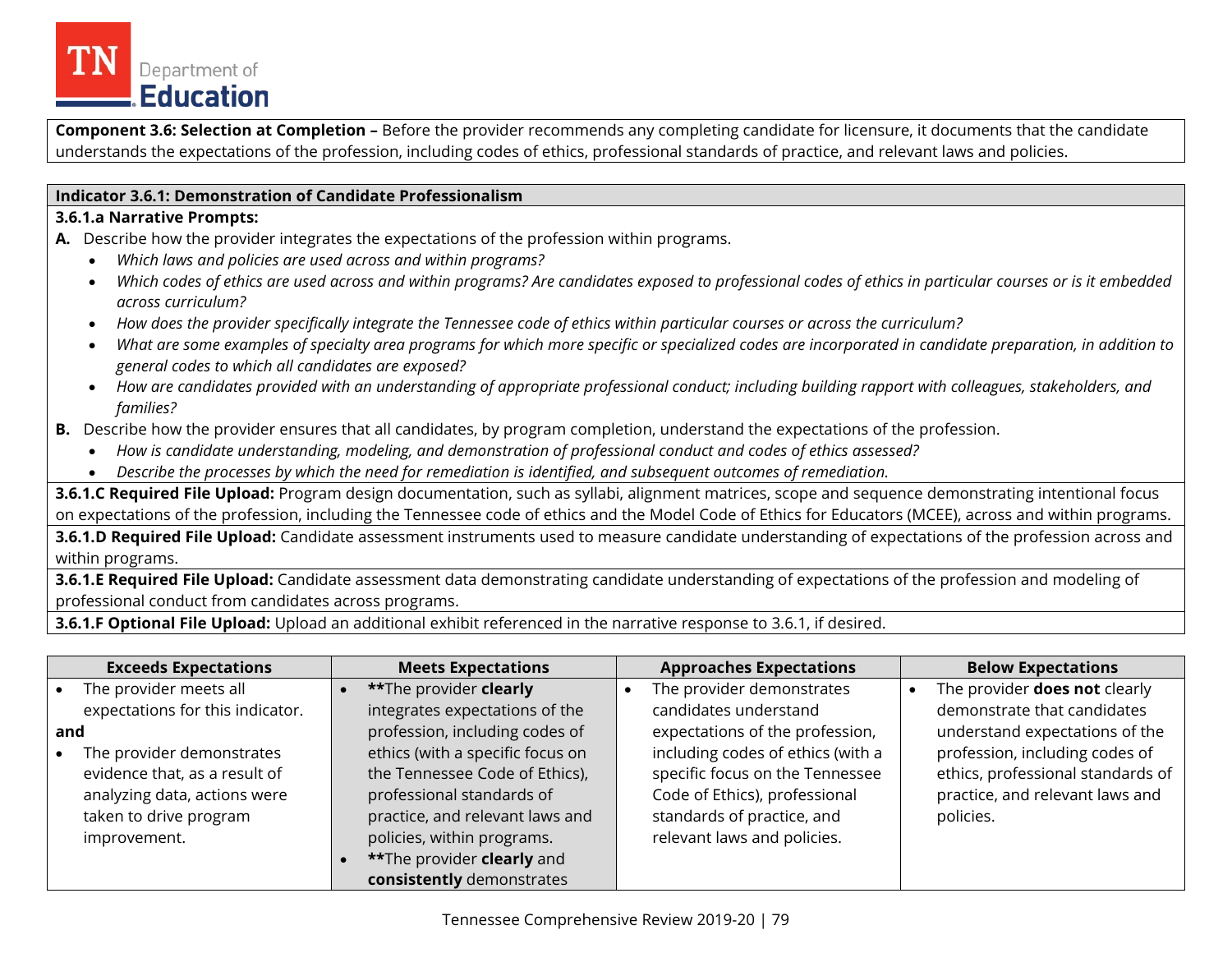

| candidates understand             |  |
|-----------------------------------|--|
| expectations of the profession,   |  |
| including codes of ethics (with a |  |
| specific focus on the Tennessee   |  |
| Code of Ethics), professional     |  |
| standards of practice, and        |  |
| relevant laws and policies.       |  |

**\*\*plans and progress steps accepted for rubric criteria**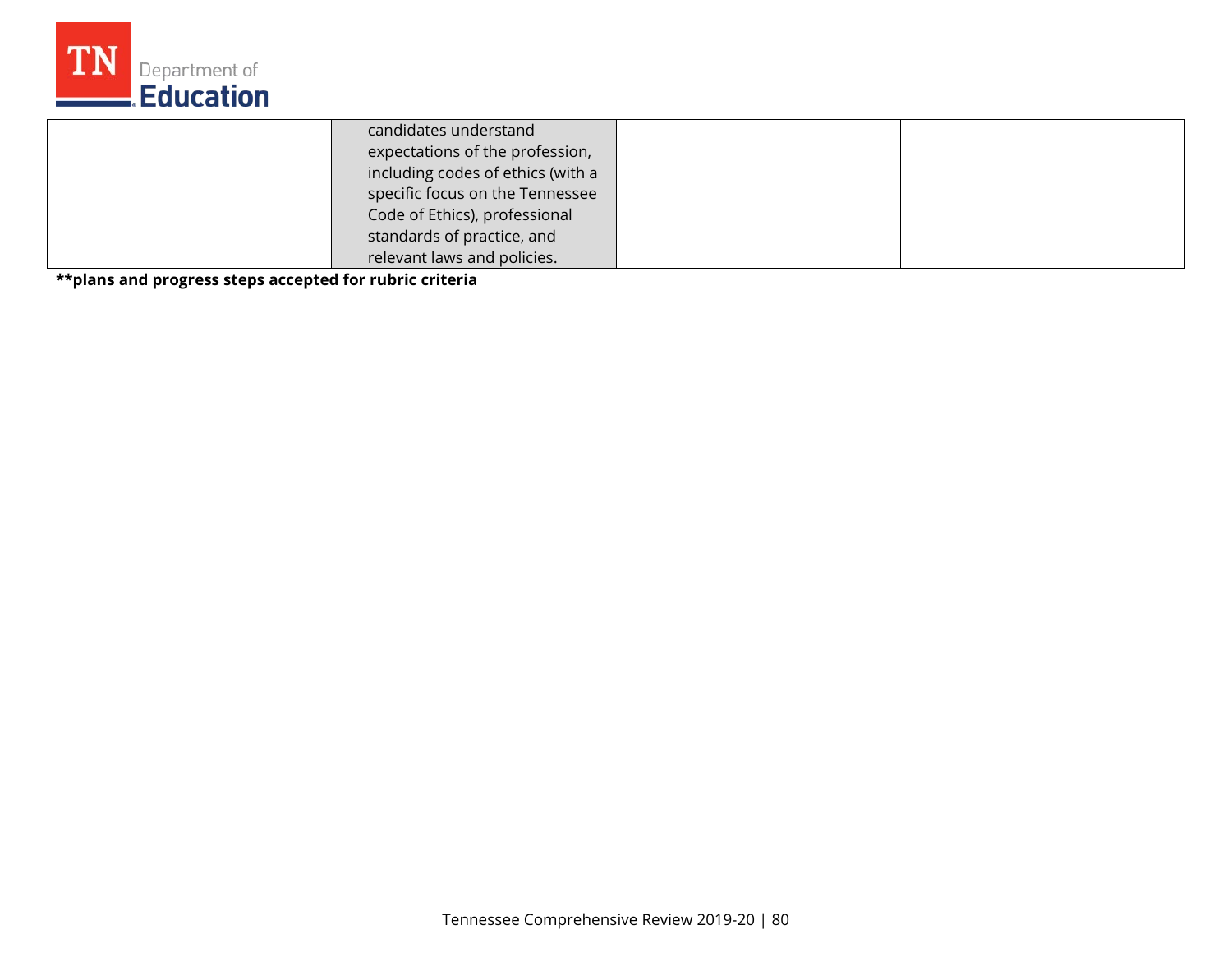

# **Tennessee Comprehensive Review Handbook 2019-20 for Educator Preparation Providers**

# **Standard 4**

Tennessee Comprehensive Review 2019-20 | 81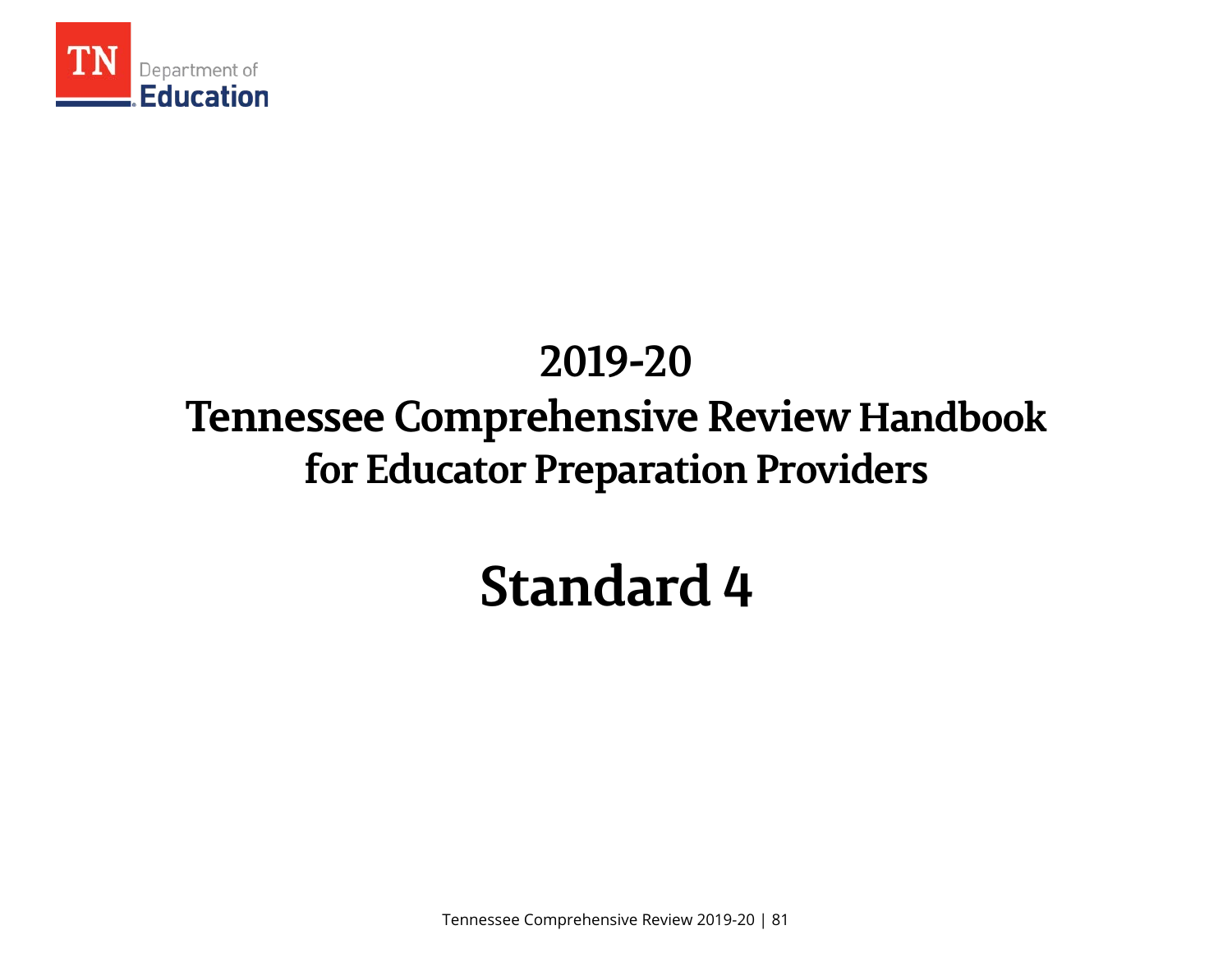

# **Standard 4**

# *Introduction to the Standard*

Standard 4 addresses the results of preparation when candidates enrolled in job-embedded preparation programs and program completers are employed in positions for which they are prepared. Through EPP Annual Reports produced by the department, data are presented to support and, in some cases, fulfill the expectations of evidence presented for Standard 4. Data include impact data obtained through the Tennessee Value-added Assessment System (TVAAS) for program completers employed in Tennessee public schools in a tested grade and subject; observation data collected through Tennessee's state-wide evaluation system; and results from the Tennessee educator and district surveys. The standard emphasizes the impact on pre-K–12 student learning as measured by multiple metrics and, as noted by CAEP, draws from the principles of the Baldrige Education Criteria, which stipulate that any

organization providing education services must know the results of those services.<br>The key concepts for Standard 4 are the same as the four components:

- Teacher impact on pre-K–12 student learning and development through multiple measures [component 4.1];
- Teacher effectiveness in the classroom through validated observation instruments [component 4.2];
- Satisfaction with preparation as viewed by employers, including employment milestones such as promotion and retention [component 4.3]; and
- Satisfaction with preparation as viewed by completers [component 4.4].

Fortunately, Tennessee is rich with data to support providers in documenting the outcomes and impact of program completers and educators enrolled in programs with a job-embedded clinical practice. While CAEP does not expect providers to present data demonstrating positive impact of educators enrolled in a program while serving as teacher of record, Tennessee includes these educators in all analyses as they generate evaluation and value-added growth data. Through the TNCompass licensure system, providers have the ability to flag an educator who is off-track in meeting program requirements. These educators are excluded from calculations for components 4.1 and 4.2.

CAEP expects providers to demonstrate familiarity with evidence to support data presented for components 4.1 and 4.2 such as: 1. Sources of pre-K–12 data and the psychometric soundness of assessments taken by students

- 
- 2. Pre-K–12 student data characteristics, including the:
	- a. Proportion of educators for which pre-K–12 student growth measures are available
	- b. Degree of attrition
	- c. Process by which student data are linked to individual teachers
- 3. Data reporting practices, including:
	- a. Level of disaggregation of data
	- b. Business rules for reporting
	- c. Availability of disaggregated data to provide comparisons for educators teaching English learners and students in a special education program

For the purpose of the Tennessee Comprehensive Review Process, providers are not required to demonstrate familiarity with these concepts; however,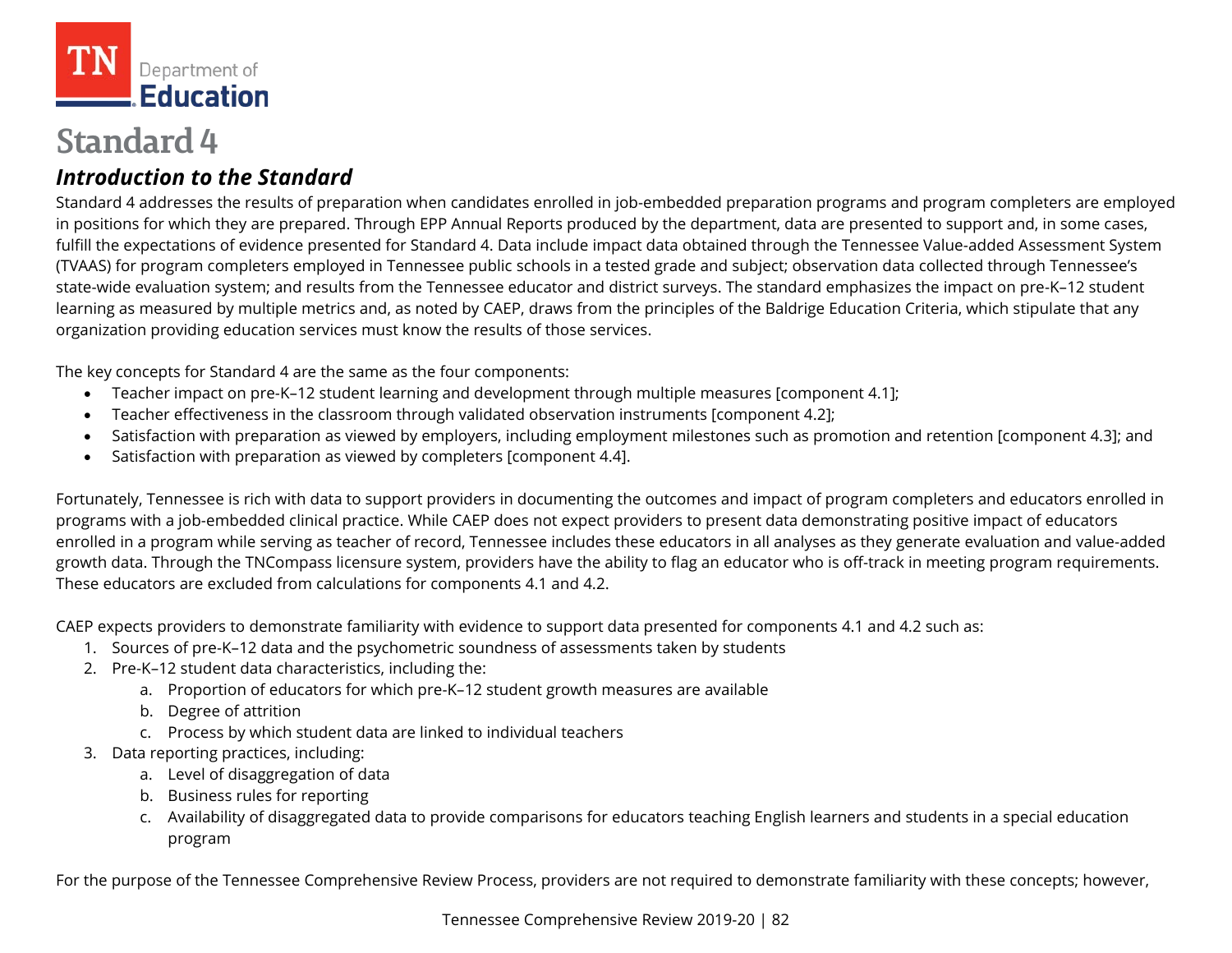

providers are encouraged to review resources provided by both SAS and the department regarding TVAAS, TEAM evaluation, and disaggregated data presented in the EPP Annual Reports Insights Tool and the TVAAS portal. More information about TVAAS and TEAM evaluation can be found [here,](https://www.tn.gov/education/data/tvaas.html) here, and [here.](https://team-tn.org/)

 In addition, the EPP Annual Reports Insights Tool data provide some (though limited at this point in time) data to support components 4.3 and 4.4. As The EPP Annual Reports Performance Report data provide all necessary evidence to determine if providers meet expectations for components 4.1 and 4.2. noted in the exhibits and rubric sections below, providers are required to supplement data provided by the department to meet expectations of components 4.3 and 4.4. The department continues to refine standardized tools to adequately measure and report on employer and completer satisfaction with the hopes of deploying and reporting results from a set of standardized surveys that will fully support providers as they document evidence toward meeting components 4.3 and 4.4.

Standard 4 measures include elements of a <u>Measures of Effective Teaching (MET)</u> (2015) study. The study found a strong correlation between these measures and pre-K–12 student learning. Teacher observation evaluations and student surveys can inform questions about the completer's teaching behaviors and interactions with students. The remaining two components, 4.3 and 4.4, examine satisfaction of completers and employers with preparation—again providing key information for providers to use in analyzing the results of their preparation courses and experiences.

#### **Exhibits**

optional exhibits to support the preceding narrative response, though optional exhibits may be limited. Specific criteria for required exhibits are provided in the Component and Indicator Detail section below. Some indicators may allow providers to supply optional exhibits to support the preceding narrative response, though optional exhibits may be limited. Tennessee Comprehensive Review 2019-20 | 83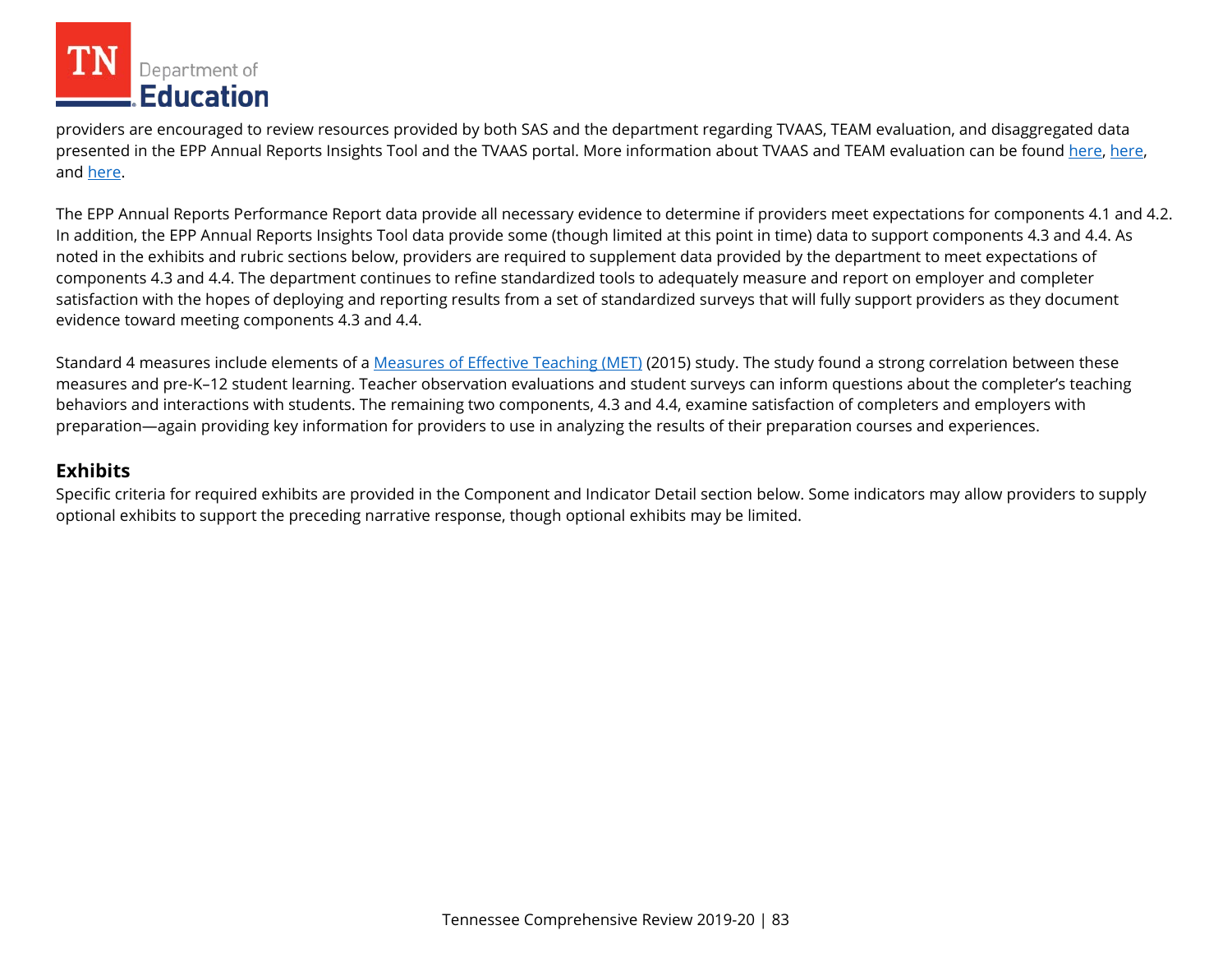<span id="page-83-0"></span>

# *Standard 4Componen[t13](#page-83-0) and IndicatorDetail*

 expectations. This information provides definitions of terms, highlights specific Tennessee considerations, and details the integration of state-recognized and primary partnership agreements. Providers should review this information carefully as they compile the evidence needed to adequately meet Standard 4

#### **Standard 4**

l

**The provider demonstrates the impact of its completers on pre-K–12 student learning and development, classroom instruction and schools, and the satisfaction of its completers with the relevance and effectiveness of their preparation.** 

#### **Impact on Pre-K–12 Student Learning and Development**

**4.1** The provider documents, using multiple measures that program completers contribute to an expected level of student learning growth. Multiple measures include all available growth measures (including value-added measures, student growth percentiles, and student learning and development objectives) required by the state for its teachers and available to educator preparation providers, other state-supported pre-K–12 impact measures, and any other measures employed by the providers.

 tested and linked to student growth measures. As such, CAEP must maintain a level of flexibility in this area while also providing significant guidance to For the purpose of achieving national accreditation, CAEP has extensively outlined the way in which providers can demonstrate completer impact 1-3 years following program completion. As a national accrediting body, CAEP must account for the various contexts that exist for states in terms of generation and application of student growth data. Many states do not have a statewide value-added measure, or they are limited in the grades and subjects that are address this variation.

 The TVAAS measures student growth year over year in Tennessee, regardless of whether the student is proficient on the state assessment. In calculating a TVAAS score, a student's performance is compared relative to the performance of his or her peers who have performed similarly on past assessments.

Tennessee has utilized the value-added assessment system since the early 1990s, providing data to district leaders, school leaders, and directly to educators. In 2010, through the First to the Top Act, TVAAS was incorporated into Tennessee's teacher evaluation system. That year, providers in Tennessee began receiving information about the performance of their completers on value-added assessments through the production of the Teacher Preparation Report Card. Originally produced by the Tennessee Higher Education Commission (THEC), this report is now produced by the State Board of Education with support from the department. Since 2017, the department has produced Annual Reports. Data within Domain 5 on the Annual Reports Performance Reports investigate performance on TVAAS ratings.

Through the Insights Tool component of Annual Reports, data have been used by providers to better understand areas of strength and need for further investigation into specific aspects of program design (e.g., endorsement program areas, clinical pathways, and program types). Through the Annual

<sup>&</sup>lt;sup>13</sup> Standard and component language is adapted from [CAEP Standards](http://caepnet.org/standards/introduction) (Council for the Accreditation of Educator Preparation, 2015) and has been edited to include Tennessee-specific expectations for educator preparation providers seeking state-only approval. Tennessee's standards are aligned to the CAEP standards to ensure fairness for providers who elect to complete the national accreditation process by CAEP, which can inform state approval.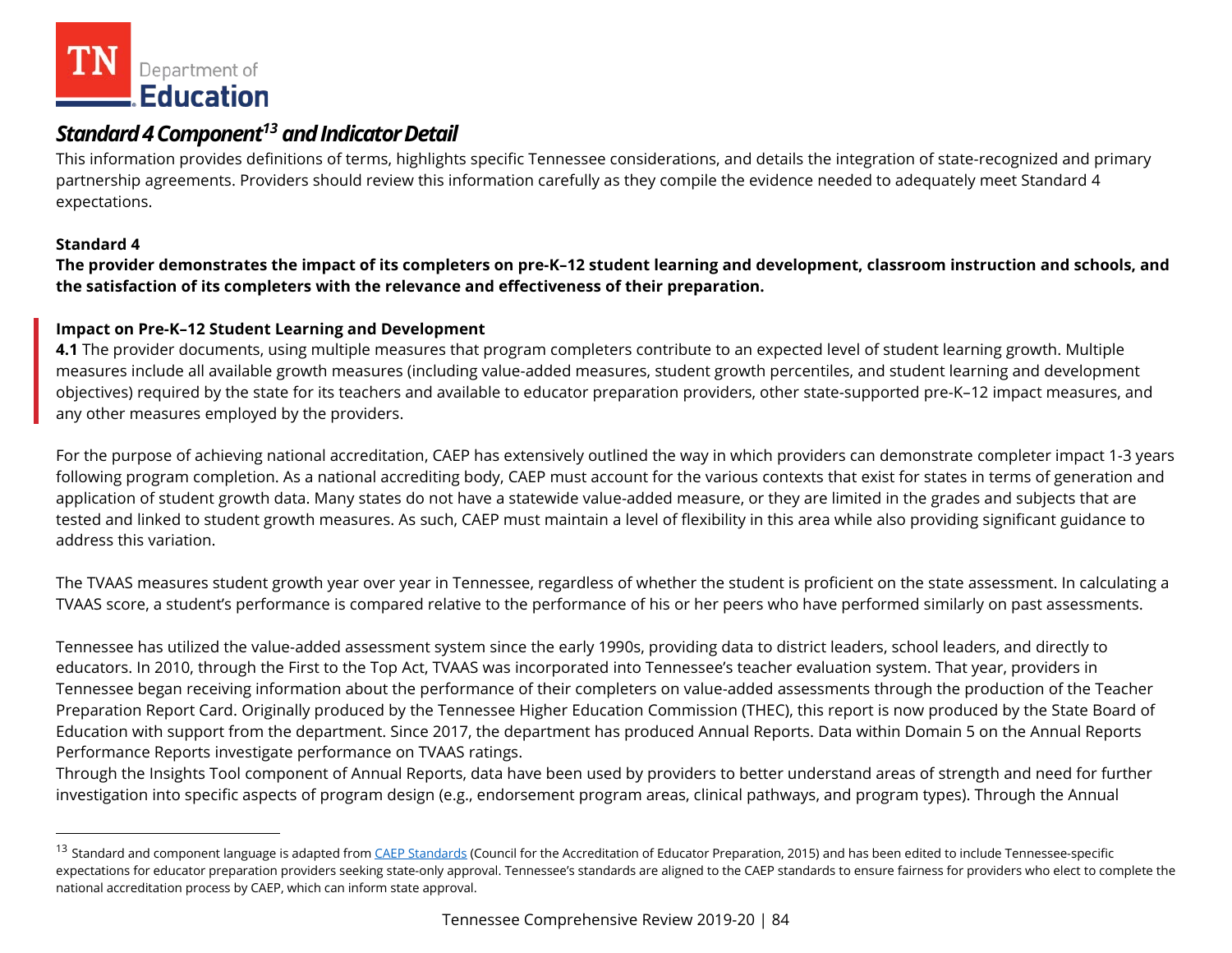

Reports Performance Report component of the Annual Reports, specific metrics and corresponding thresholds are directly tied to the program approval process.

#### **Domain 5: Completer Effectiveness and Impact**

| <b>Metric</b>                             | <b>Annual Reports Expectation</b>                                                | <b>Metric Detail</b>                                                                                                                                                                                                                |
|-------------------------------------------|----------------------------------------------------------------------------------|-------------------------------------------------------------------------------------------------------------------------------------------------------------------------------------------------------------------------------------|
| Percentage of TVAAS ratings at or above 3 | Percentage of TVAAS ratings of 3 or higher meets<br>or exceeds the state average | This metric is calculated by dividing the total<br>number of individuals with a TVAAS rating of 3 or<br>higher by the total number of individuals who<br>held a license and had a TVAAS rating in the state<br>evaluation database. |

#### **Annual Reports Data for 4.1**

 recent cohorts of provider program completers and educators enrolled in job-embedded preparation programs are matched with available TVAAS data to generate the metric. Metrics in Domain 5 include data obtained for completers and educators enrolled in job-embedded preparation programs who have taught a tested grade and subject and generated data in the TVAAS system during the applicable period. The Annual Reports Performance Report includes one metric that assesses the performance of educators on student growth indicators for tested grades and subjects, as reported by TVAAS. Data from the three most

*Additional information on Annual Reports is available in the [Annual Reports Technical Guide.](https://k-12.education.tn.gov/update/other/2017_Annual_Reports_Technical_Guide.pdf)* 

#### **Indicators of Teaching Effectiveness**

**4.2** The provider demonstrates, through structured and validated observation instruments and/or student surveys, that completers effectively apply the professional knowledge, skills, and dispositions that the preparation experiences were designed to achieve.

 Similar to component 4.1, variability of state policy and other contextual factors contribute to CAEP's flexible approach to evidence presented by providers to support demonstration that completers effectively apply the professional knowledge, skills, and dispositions that the preparation experiences were designed to achieve. CAEP details the ways in which providers seeking national accreditation can present evidence to support meeting this component.

Teacher evaluation in Tennessee consists of constructive feedback for educators through multiple observations and pre- and post-conferences. Using the indicators of the TEAM rubric, educators work together to identify what is working well in the classroom (area of reinforcement), where there is room for improvement (area of refinement), and options for professional development to support continued growth. The General Educator Rubric is used for 85 percent of educators in Tennessee, with only a handful of districts using an alternative, approved model.

In addition to TVAAS and evaluation data, educators in Tennessee receive a level of overall effectiveness (LOE) rating, a measure that is inclusive of summative year-end observation data (50 percent), student growth data (35 percent), and a measure of student achievement (15 percent) selected by the educator in partnership with school leadership.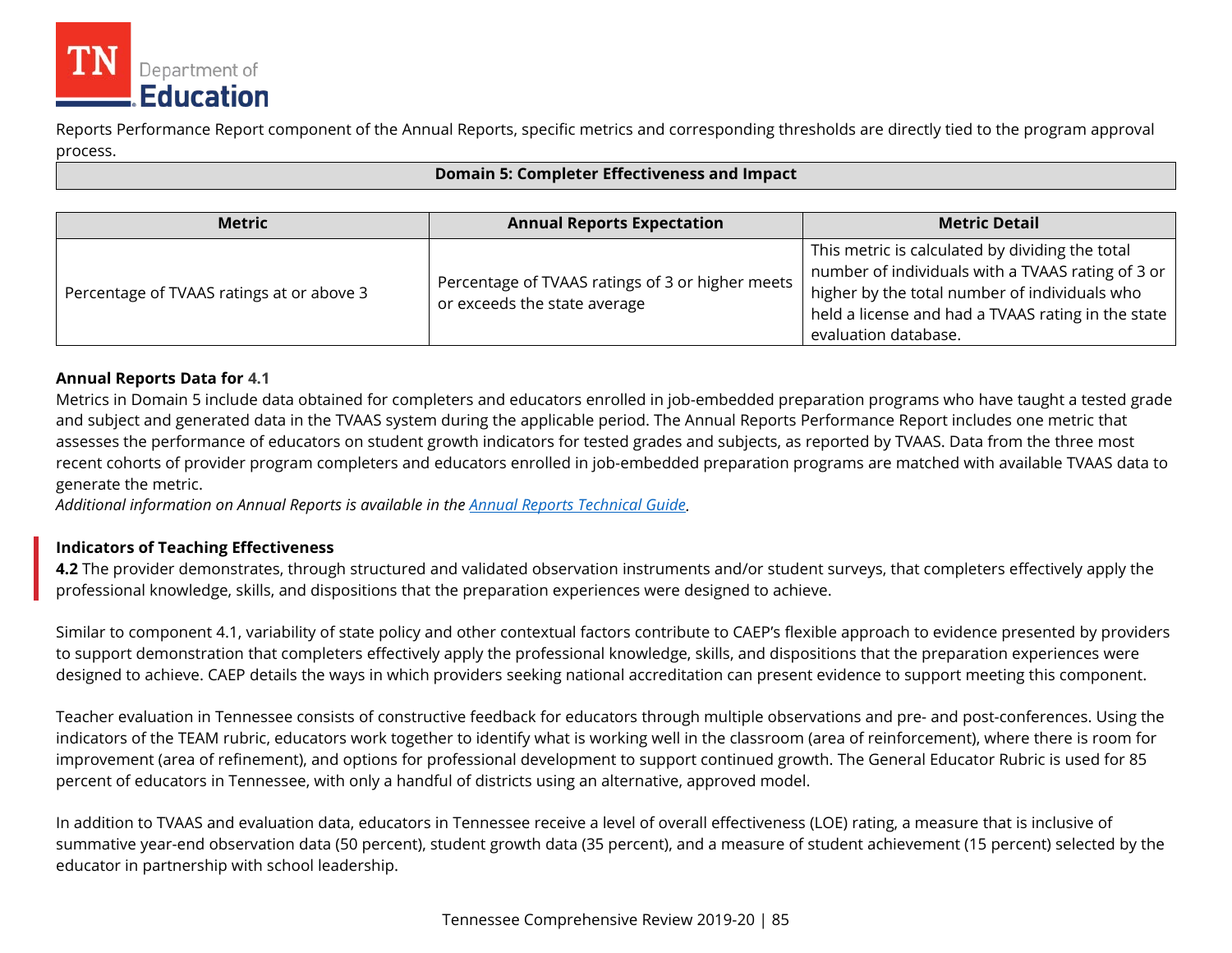

Through Annual Reports, providers receive detailed information assessing the performance of program completers and candidates enrolled in jobembedded programs on the TEAM evaluation rubric and LOE rating. These data are presented at the overall level, and they are disaggregated by rubric domain and indicator. Providers have the ability to disaggregate further by exploring performance on this rubric by endorsement areas, clinical types, and program types.

#### **Annual Reports Data for 4.2**

 Performance Report includes the LOE rating and a metric that assesses the overall performance on the observation rubric. Metrics in Domain 5 include data obtained for completers and educators enrolled in job-embedded preparation programs who have been observed on the TEAM evaluation rubric, whose data have been recorded in the TNCompass database, and who have received an LOE rating. The Annual Reports

| <b>Domain 5: Completer Effectiveness and Impact</b> |  |
|-----------------------------------------------------|--|
|                                                     |  |

| <b>Metric</b>                                      | <b>Annual Reports Expectation</b>                 | <b>Metric Detail</b>                              |
|----------------------------------------------------|---------------------------------------------------|---------------------------------------------------|
|                                                    |                                                   | This metric is calculated by dividing the total   |
|                                                    |                                                   | number of LOE ratings of 3 or higher obtained by  |
| Percentage of level of overall effectiveness (LOE) | 85 percent of LOE ratings are 3 or higher         | individuals in cohorts 1, 2, and 3 by the total   |
| ratings at or above 3                              |                                                   | number of LOE ratings obtained by individuals     |
|                                                    |                                                   | from cohorts 1, 2, and 3 who held a license and   |
|                                                    |                                                   | had an LOE in the state evaluation database.      |
|                                                    |                                                   | This metric is calculated by dividing the total   |
|                                                    |                                                   | number of observation ratings of 3 or higher      |
|                                                    |                                                   | obtained by individuals in cohorts 1, 2, and 3 by |
| Percentage of observation ratings at or above 3    | 90 percent of observation ratings are 3 or higher | the total number of observation ratings obtained  |
|                                                    |                                                   | by individuals from cohorts 1, 2, and 3 who held  |
|                                                    |                                                   | a license and had an observation rating in the    |
|                                                    |                                                   | state evaluation database.                        |

*Additional information on Annual Reports is available in the [Annual Reports Technical Guide.](https://k-12.education.tn.gov/update/other/2017_Annual_Reports_Technical_Guide.pdf)* 

#### **Satisfaction of Employers**

**4.3** The provider demonstrates, using measures that result in valid and reliable data and including employment milestones such as promotion and retention, that employers are satisfied with the completers' preparation for their assigned responsibilities in working with pre-K–12 students.

The focus of component 4.3 is employer satisfaction with completers' preparation. Since 2016, the department has included an employer satisfaction module on the annual district survey, released in the fall to all districts in Tennessee. This module includes summative questions focused on perceptions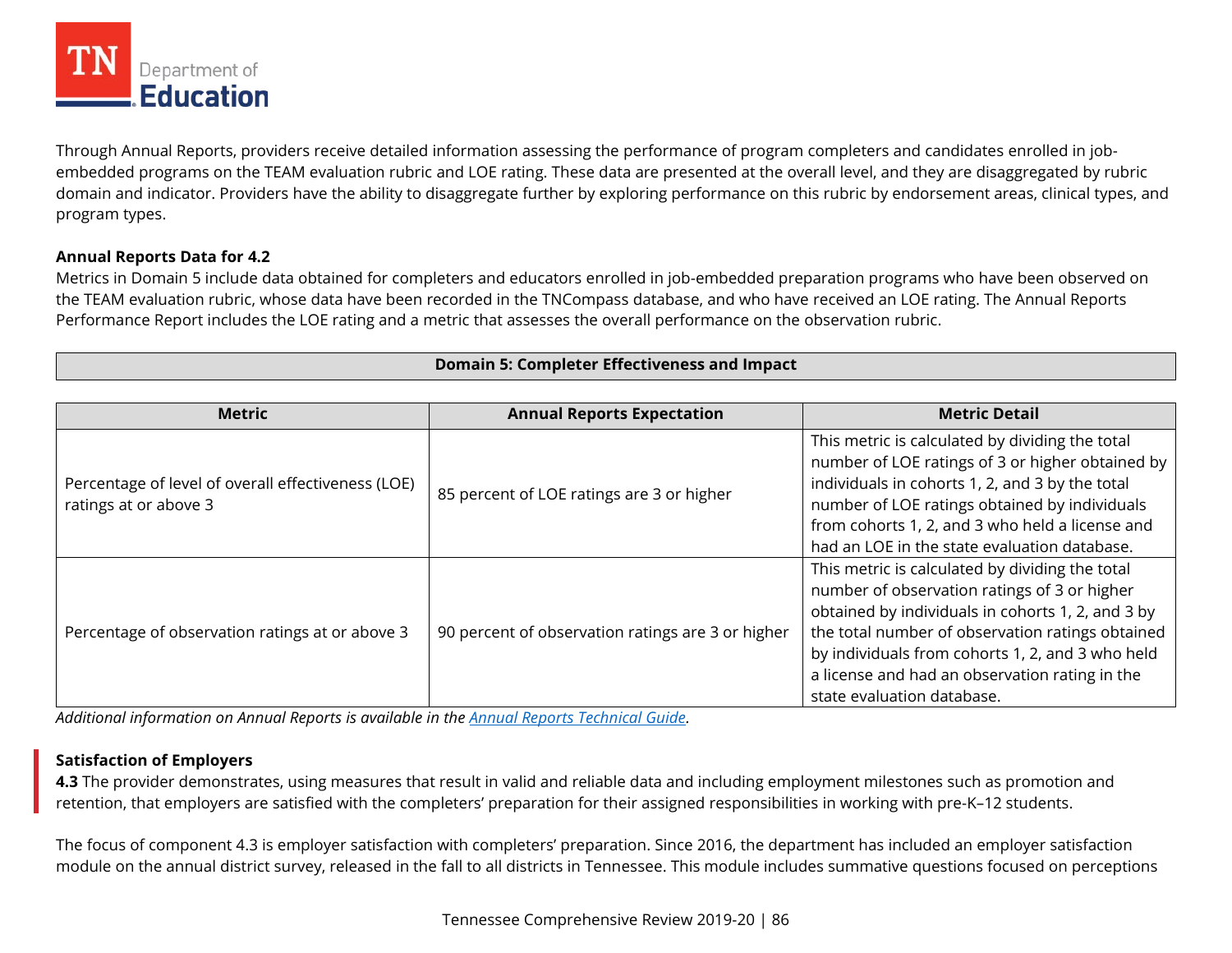

related to the quality of educators prepared by Tennessee providers as well as more detailed questions reflecting the quality of the partnership between the provider and district. Data obtained from this survey has been presented on the EPP Annual Reports Insights Tool since 2017. Challenges with response rates and ensuring the most appropriate district contact is completing the survey have resulted in limitations related to how these survey results can be used for accountability purposes; however, many providers have found these data to be useful.

based staff) while on-site. Questions on the annual district survey are limited in their ability to gauge district satisfaction with completers' preparation and are primarily focused on measuring district engagement with the provider in activities that would constitute a strong partnership. While this information is highly useful, providers will need to supplement data obtained from the department to ensure the review team has a strong understanding of employer satisfaction with the quality of program completers. Examples of supplemental data may include information derived from provider-developed district or school surveys, focus groups, or interviews. In addition to evidence submitted by providers through the self-study, review teams may survey employers (district- and school-

In addition to survey data, CAEP identifies educator retention data as a metric associated with employer satisfaction.

| <b>Metric</b>                                  | <b>Expectation</b>                           | <b>Metric Detail</b>                                                                         |  |  |
|------------------------------------------------|----------------------------------------------|----------------------------------------------------------------------------------------------|--|--|
| Percentage of completers employed for at least | 85 percent of completers are employed for at | This metric is calculated by dividing individuals<br>employed for two years by the number of |  |  |
| two years                                      | least two years.                             | individuals who were employed for one year,                                                  |  |  |
|                                                |                                              | with the potential to be employed a second year.                                             |  |  |

#### **Annual Reports Data for 4.3**

The Annual Reports Performance Report includes one metric that measures the retention rate of program completers and job-embedded candidates following initial employment.

#### **Satisfaction of Completers**

**4.4** The provider demonstrates, using measures that result in valid and reliable data, that program completers perceive their preparation as relevant to the responsibilities they confront on the job, and that the preparation was effective.

Beginning in 2016, as a part of the annual Tennessee Educator Survey released each spring, the department included a series of questions aimed at measuring candidates' perceived satisfaction with early career educator preparation. Educators self-identified as early career teachers (with fewer than five years of experience) and responses were matched to the provider where each educator was prepared. Data obtained from this survey was included on the EPP Annual Reports Insights Tool beginning in 2017. It is not currently included as a measure on the Annual Reports Performance Report. Historically, providers independently survey candidates and program completers to gauge satisfaction and perceived preparedness for the classroom. To adequately meet the expectations of component 4.4, the information provided on the Insights Tool and any provider-developed and analyzed candidate satisfaction data should be included as evidence.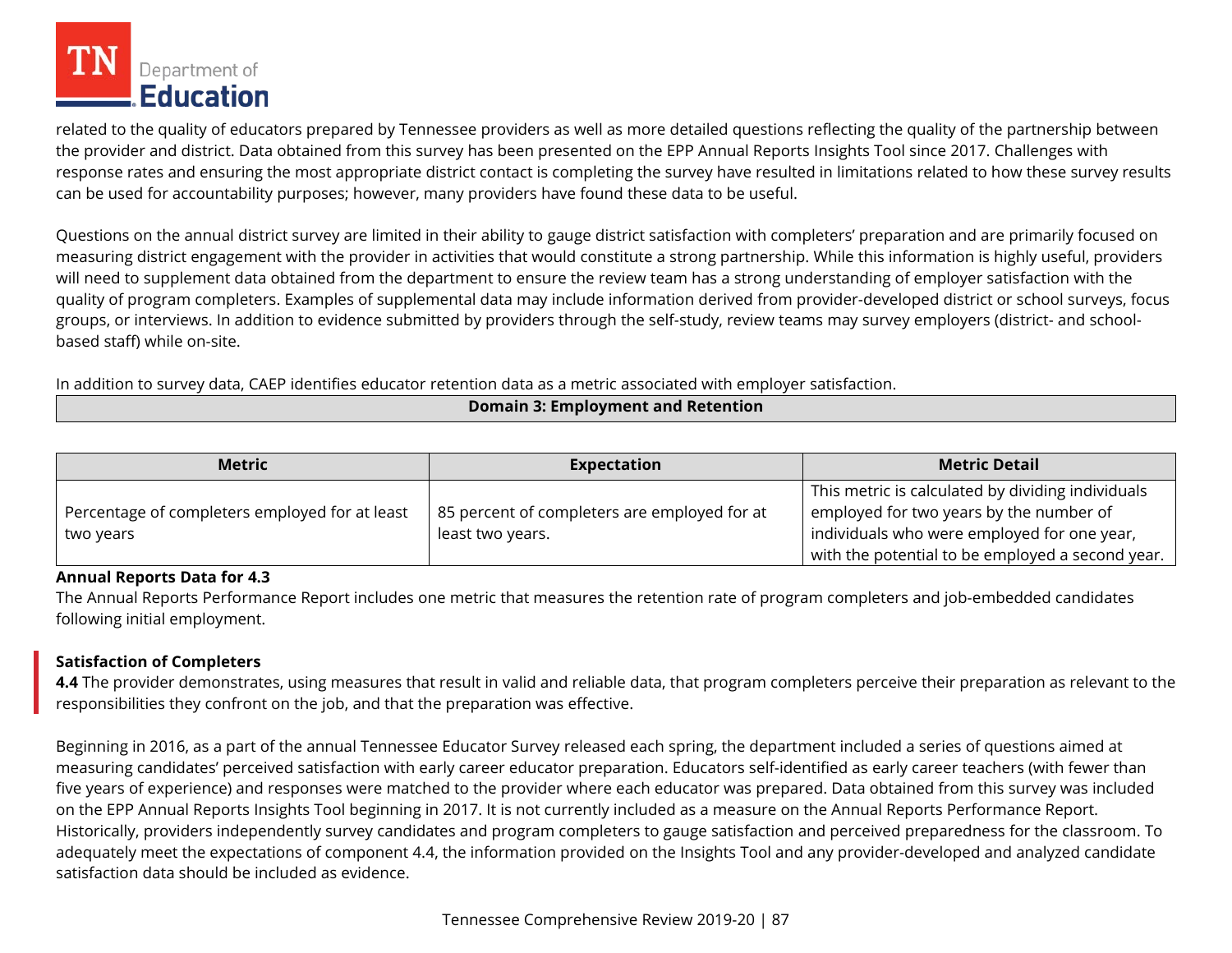

### *Rubrics*  **Standard 4 Program Impact**

The provider demonstrates the impact of its completers on pre-K–12 student learning and development, classroom instruction, and schools; and the satisfaction of its completers with the relevance and effectiveness of their preparation.

**Component 4.1: Impact on Pre-K–12 Student Learning and Development -** The provider documents, using multiple measures that program completers contribute to an expected level of student-learning growth. Multiple measures include all available growth measures (including value-added measures, student-growth percentiles, and student learning and development objectives) required by the state for its teachers and available to educator preparation providers, other state-supported pre-K–12 impact measures, and any other measures employed by the provider.

### *Annual Reports Metrics*

The rubrics below accompany quantitative metrics from the Annual Reports for components 4.1, 4.2, and 4.3. If a provider is falling below expectations on any of the Annual Reports indicators, the provider is required to provide a narrative response for that indicator. The purpose for the narrative is two-fold. First, the narrative process is intended to engage the provider in preliminary root cause analysis; and second, narrative exhibits will provide additional context to reviewers and support a broader understanding of the whole provider, including how performance on these metrics may impact or be influenced by other programmatic areas.

#### **Indicator 4.1.1 Percentage of TVAAS ratings at or above 3**

**Domain 5 –** Effectiveness and Impact; **Metric** – TVAAS Ratings

 **Expectation** – The percentage of program completers and candidates enrolled in job-embedded preparation programs who obtain TVAAS ratings of 3 or higher meets or exceeds the state average.

| <b>Exceeds Expectations</b>                   | <b>Meets Expectations</b>                     | <b>Below Expectations</b>                         |
|-----------------------------------------------|-----------------------------------------------|---------------------------------------------------|
| The provider met expectations on the relevant | The provider met expectations on the relevant | The provider met expectations on the relevant     |
| Annual Reports metric on 3 of the last 3      | Annual Reports metric on 2 of the last 3      | Annual Reports metric on fewer than 2 of the last |
| Performance Reports.                          | Performance Reports.                          | <sup>1</sup> 3 Performance Reports.               |

 **Required Narrative Prompt only if the provider does not meet expectations on Annual Reports indicator for 4.1.** 

For each Annual Reports indicator which the provider did not meet expectations, provide a rationale why expectations were not met.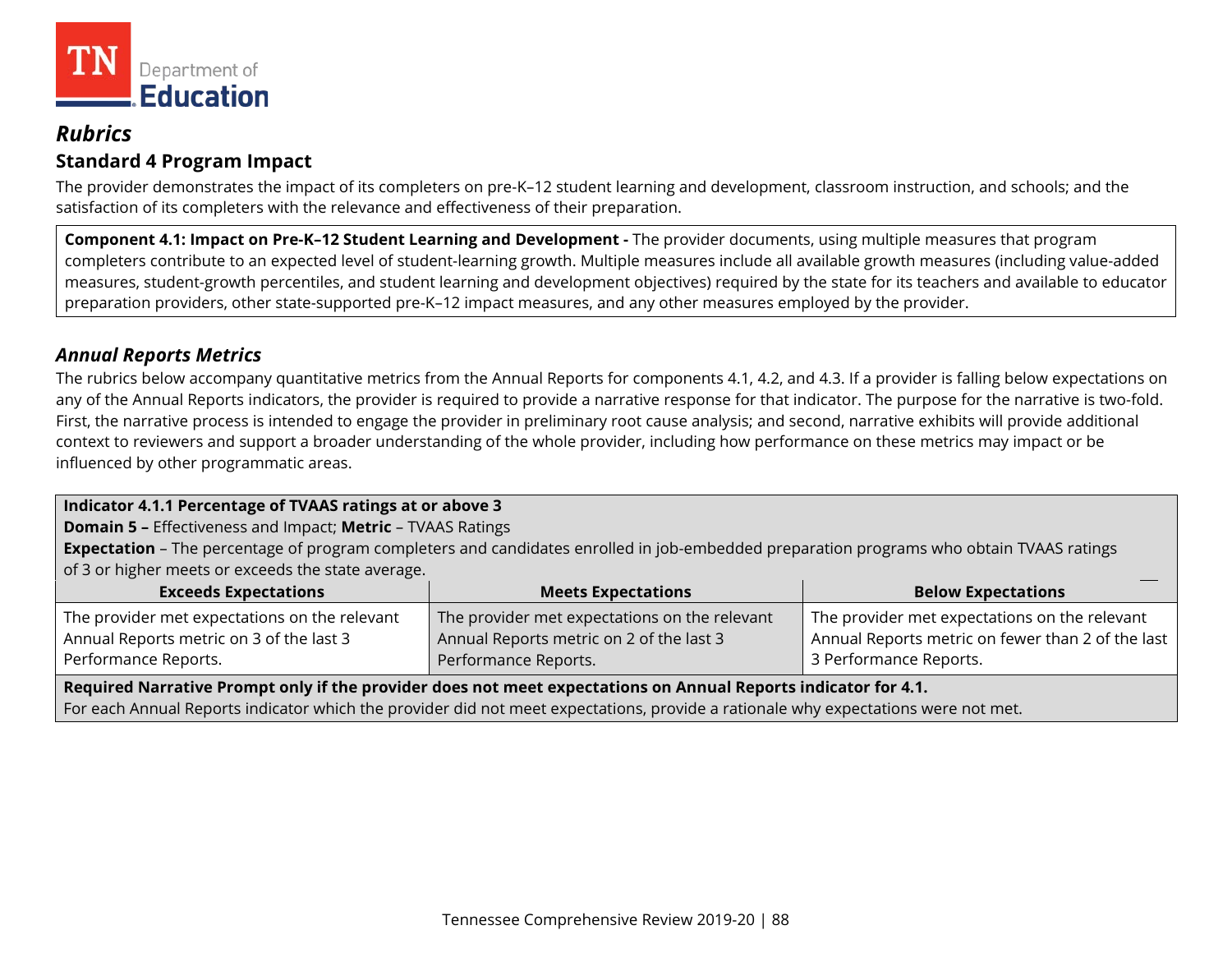

 student surveys that completers effectively apply the professional knowledge, skills, and dispositions that the preparation experiences were designed to **Component 4.2 Indicators of Teaching Effectiveness –** The provider demonstrates, through structured and validated observation instruments and/or achieve.

#### **Indicator 4.2.1.A Percentage of level of overall effectiveness (LOE) ratings at or above 3**

**Domain 5 –** Effectiveness and Impact; **Metric** – Level of Overall Effectiveness (LOE) Ratings

**Expectation** – 85 percent of LOE ratings are level 3 or higher

| <b>Exceeds Expectations</b>                                                                                                                                                                                                                               | <b>Meets Expectations</b>                     | <b>Below Expectations</b>                     |  |  |  |  |  |  |
|-----------------------------------------------------------------------------------------------------------------------------------------------------------------------------------------------------------------------------------------------------------|-----------------------------------------------|-----------------------------------------------|--|--|--|--|--|--|
| The provider met expectations on the relevant                                                                                                                                                                                                             | The provider met expectations on the relevant | The provider met expectations on the relevant |  |  |  |  |  |  |
| Annual Reports metric on 3 of the last 3                                                                                                                                                                                                                  | Annual Reports metric on 2 of the last 3      | Annual Reports metric on fewer than 2 of the  |  |  |  |  |  |  |
| Performance Reports.                                                                                                                                                                                                                                      | Performance Reports.                          | last 3 Performance Reports.                   |  |  |  |  |  |  |
| Indicator 4.2.1.B Percentage of observation ratings at or above 3                                                                                                                                                                                         |                                               |                                               |  |  |  |  |  |  |
| <b>Domain 5 - Effectiveness and Impact; Metric - Observation Ratings</b>                                                                                                                                                                                  |                                               |                                               |  |  |  |  |  |  |
| <b>Expectation</b> - 90 percent of observation ratings are level 3 or higher                                                                                                                                                                              |                                               |                                               |  |  |  |  |  |  |
| <b>Exceeds Expectations</b>                                                                                                                                                                                                                               | <b>Meets Expectations</b>                     | <b>Below Expectations</b>                     |  |  |  |  |  |  |
| The provider met expectations on the relevant                                                                                                                                                                                                             | The provider met expectations on the relevant | The provider met expectations on the relevant |  |  |  |  |  |  |
| Annual Reports metric on 3 of the last 3                                                                                                                                                                                                                  | Annual Reports metric on 2 of the last 3      | Annual Reports metric on fewer than 2 of the  |  |  |  |  |  |  |
| Performance Reports.                                                                                                                                                                                                                                      | Performance Reports.                          | last 3 Performance Reports.                   |  |  |  |  |  |  |
| Required Narrative Prompt only if the provider does not meet expectations on any Annual Reports indicators for 4.2.<br>For each Annual Reports indicator which the provider did not meet expectations, provide a rationale why expectations were not met. |                                               |                                               |  |  |  |  |  |  |

Tennessee Comprehensive Review 2019-20 | 89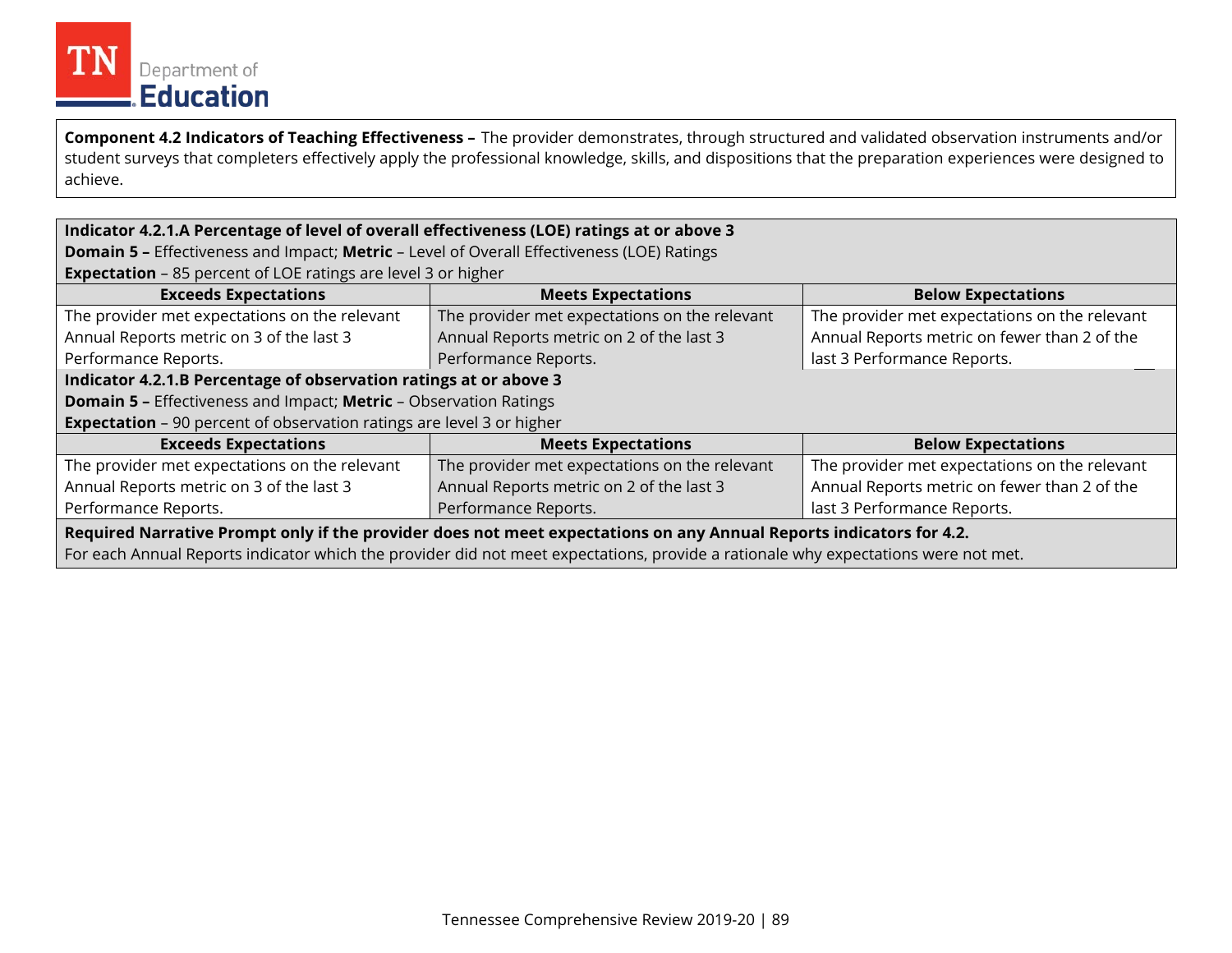

**Component 4.3. Satisfaction of Employers –** The provider demonstrates, using measures that result in valid and reliable data and including employment milestones such as promotion and retention, that employers are satisfied with the completers' preparation for their assigned responsibilities in working with pre-K–12 students.

#### **Indicator 4.3.1: Evidence of Employer Satisfaction**

#### **4.3.1 Narrative Prompts:**

- **A.** Describe the design and methodology for implementation of all provider-developed employer satisfaction surveys, interviews, and/or focus groups.
- **B.** Provide details on the response rate(s) and characteristics of respondents (e.g., participating districts, representativeness of districts compared to all employing districts).
- **C.** Using available employer satisfaction data (no more than three years old), summarize the satisfaction of employers and/or partner districts in the following areas:
	- The quality of completers hired from the provider
	- Completer ability to:
		- o deliver high-quality **instruction** (e.g., understanding subject matter, providing differentiated instruction, motivating students)
		- o **plan** and assess effectively (e.g., create strong instructional plans and assess student understanding and application of content)
		- o create a positive **environment** for learning (e.g., managing student behavior, promote a positive atmosphere, set clear expectations)
- **D.** How do results from these tools demonstrate that employers are satisfied with program completers from the provider in the areas outlined above (instruction, planning, and environment)?
- **E.** What are areas of strength and areas of opportunity identified by the data?
- **F.** How do responses vary (e.g., by specialty area program, clinical type, or program type)?
- **G.** How are data shared with provider faculty and staff and considered in decisions made regarding programmatic changes?
- **4.3.1.H Annual Reports Data:** Partner survey data from Insights Tool, if available.

**4.3.1.I Optional File Upload(s):** Upload an additional exhibit (or exhibits) referenced in the narrative response to 4.3.1, if desired. This may include provider-deployed employer satisfaction surveys, employer interviews and focus groups, or employer case studies.

| <b>Exceeds Expectations</b>      | <b>Meets Expectations</b>             | <b>Approaches Expectations</b> | <b>Below Expectations</b>      |
|----------------------------------|---------------------------------------|--------------------------------|--------------------------------|
| The provider meets all           | <b>**</b> Survey data and information | Survey data and information    | Survey data and information    |
| expectations for this indicator. | gathered through employer             | gathered through employer      | gathered through employer      |
| and                              | interviews and/or focus groups        | interviews and/or focus groups | interviews and/or focus groups |
| The provider demonstrates        | indicate employers are mostly         | indicate employers are         | indicate employers are mostly  |
| evidence that actions have been  | satisfied with:                       | somewhat satisfied with:       | unsatisfied with:              |
| taken as a result of analyzing   | the quality of new<br>$\circ$         | the quality of new<br>$\circ$  | the quality of new<br>$\circ$  |
| these data.                      | teachers hired from the               | teachers hired from the        | teachers hired from the        |
|                                  | provider;                             | provider;                      | provider;                      |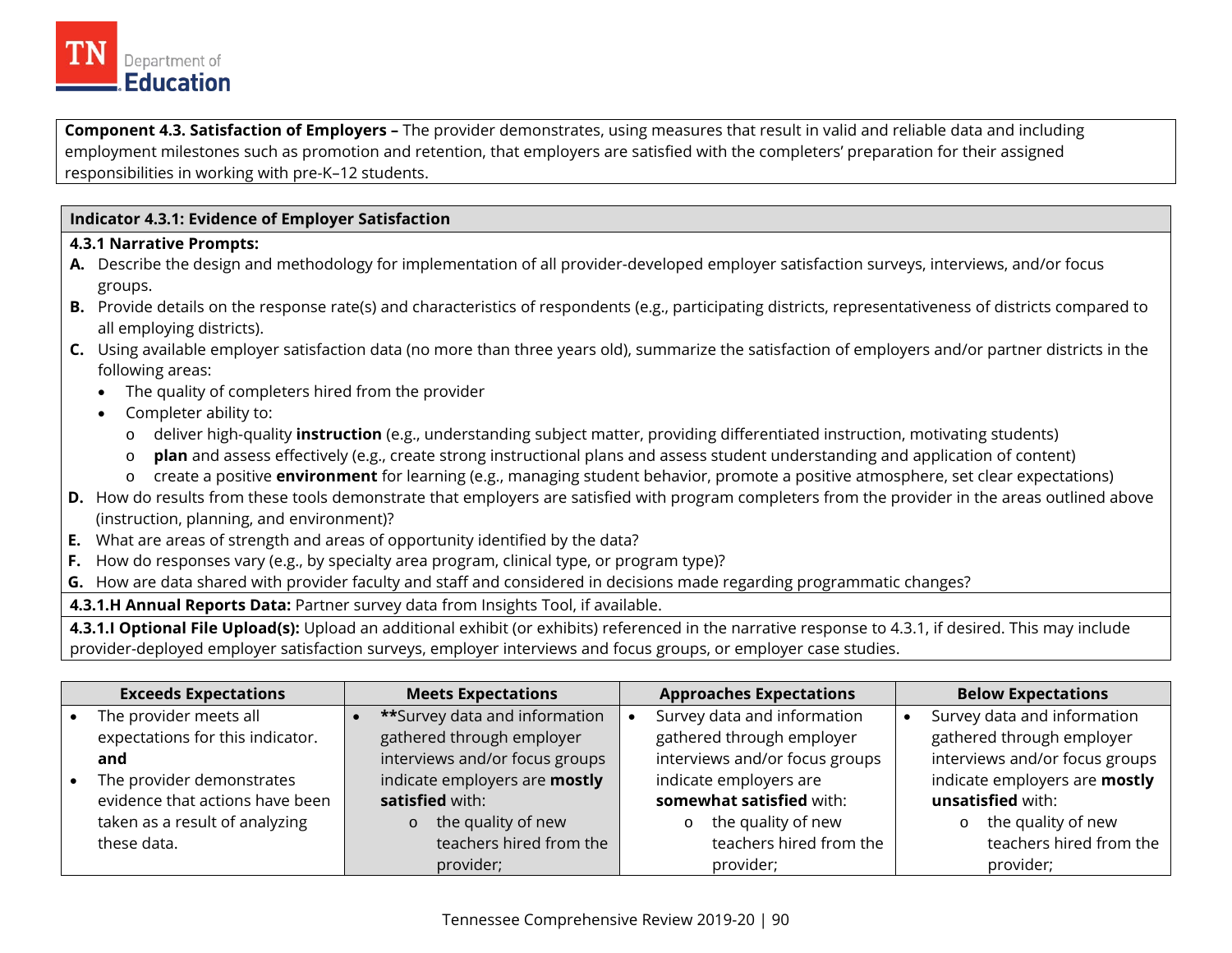

| completer ability to<br>deliver high-quality<br>instruction;<br>completer ability to<br>plan and assess<br>effectively; and<br>completer ability to<br>create a positive<br>environment. | completer ability to<br>$\circ$<br>deliver high-quality<br>instruction;<br>completer ability to<br>$\circ$<br>plan and assess<br>effectively; and<br>completer ability to<br>$\circ$<br>create a positive<br>environment. | completer ability to<br>$\circ$<br>deliver high-quality<br>instruction;<br>completer ability to<br>$\circ$<br>plan and assess<br>effectively; and<br>completer ability to<br>$\circ$<br>create a positive<br>environment. |
|------------------------------------------------------------------------------------------------------------------------------------------------------------------------------------------|---------------------------------------------------------------------------------------------------------------------------------------------------------------------------------------------------------------------------|---------------------------------------------------------------------------------------------------------------------------------------------------------------------------------------------------------------------------|
| <b>**The provider analyzes these</b>                                                                                                                                                     | The provider analyzes these                                                                                                                                                                                               | The provider rarely analyzes                                                                                                                                                                                              |
| data <b>annually</b> to determine                                                                                                                                                        | data <b>occasionally</b> to determine                                                                                                                                                                                     | these data to determine areas                                                                                                                                                                                             |
| areas of strength and                                                                                                                                                                    | areas of strength and                                                                                                                                                                                                     | of strength and opportunity or                                                                                                                                                                                            |
| opportunity and how                                                                                                                                                                      | opportunity and how                                                                                                                                                                                                       | how responses may vary by                                                                                                                                                                                                 |
| responses may vary by specific                                                                                                                                                           | responses may vary by specific                                                                                                                                                                                            | specific program design                                                                                                                                                                                                   |
| program design characteristic.                                                                                                                                                           | program design characteristic.                                                                                                                                                                                            | characteristic.                                                                                                                                                                                                           |
| **Employer satisfaction data                                                                                                                                                             | Employer satisfaction data are                                                                                                                                                                                            | Employer satisfaction data are                                                                                                                                                                                            |
| are shared with faculty and                                                                                                                                                              | inconsistently shared with                                                                                                                                                                                                | not shared with faculty and                                                                                                                                                                                               |
| staff to make programmatic                                                                                                                                                               | faculty and staff to make                                                                                                                                                                                                 | staff to make programmatic                                                                                                                                                                                                |
| changes.                                                                                                                                                                                 | programmatic changes.                                                                                                                                                                                                     | changes.                                                                                                                                                                                                                  |

**Indicator 4.3.2: Percentage of completers and job-embedded candidates employed for at least two years** 

**Domain 2 –** Employment and Retention; **Metric** – Retention Rate

**Expectation** – 85 percent of program completers and candidates enrolled in job-embedded preparation programs are employed for at least two years.

| <b>Exceeds Expectations</b>                   | <b>Meets Expectations</b>                     | <b>Below Expectations</b>                         |
|-----------------------------------------------|-----------------------------------------------|---------------------------------------------------|
| The provider met expectations on the relevant | The provider met expectations on the relevant | The provider met expectations on the relevant     |
| Annual Reports metric on 3 of the last 3      | Annual Reports metric on 2 of the last 3      | Annual Reports metric on fewer than 2 of the last |
| Performance Reports.                          | Performance Reports.                          | 3 Performance Reports.                            |

 **Required Narrative Prompt only if the provider does not meet expectations on any Annual Reports indicators for 4.3.** 

For each Annual Reports indicator which the provider did not meet expectations, provide a rationale why expectations were not met.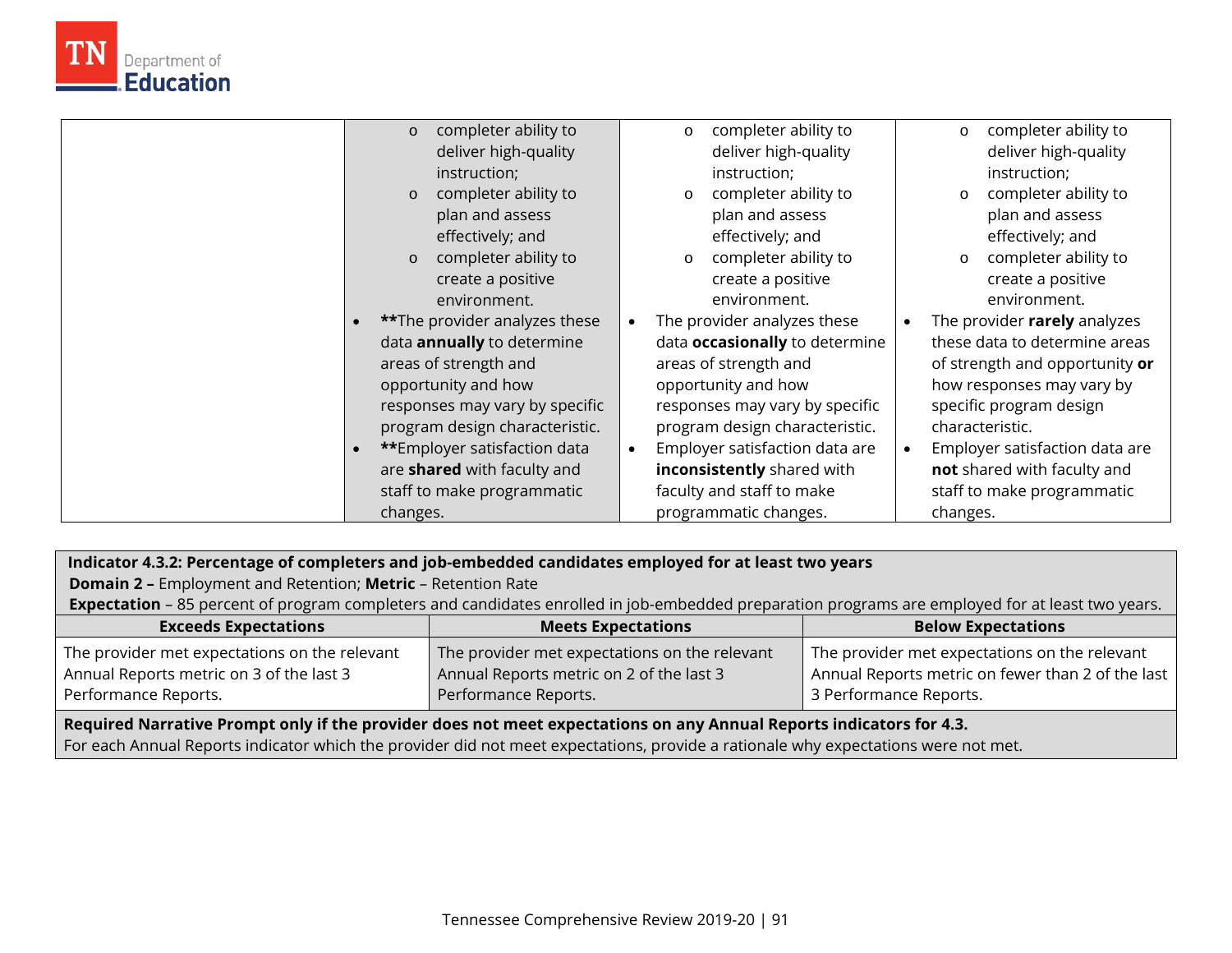

**Component 4.4. Satisfaction of Completers –** The provider demonstrates, using measures that result in valid and reliable data, that program completers perceive their preparation as relevant to the responsibilities they confront on the job and that their preparation was effective.

#### **Indicator 4.4.1: Evidence of Completer Satisfaction**

#### **4.4.1 Narrative Prompts:**

- **A.** Using data available through the Annual Reports Insights Tool and/or any provider-developed completer surveys, summarize how program completers perceive coursework, clinical experiences, and coaching/mentoring have effectively prepared them for the classroom.
- **B.** Describe the design and methodology for implementation of all provider-developed completer satisfaction surveys, interviews, and/or focus groups.
- **C.** Provide details on the response rate(s) and characteristics of respondents (e.g., participating completers, representativeness of respondents compared to all program completers).
- **D.** Using available completer satisfaction data (no more than three years old), summarize how well completers perceived the provider prepared them to:
	- deliver high-quality **instruction** (e.g., understanding subject matter, providing differentiated instruction, motivating students)
	- **plan** and assess effectively (e.g., create strong instructional plans and assess student understanding and application of content)
	- create a positive **environment** for learning (e.g., managing student behavior, promote a positive atmosphere, set clear expectations)
- **E.** How do results from these tools demonstrate that completers feel like the provider adequately prepared them in the areas outlined above (instruction, planning, and environment)?
- **F.** What are areas of strength and areas of opportunity identified by the data?
- **G.** How do responses vary (e.g., by specialty area program, clinical type, or program type)?
- **H.** How are data shared with provider faculty and staff and considered in decisions made regarding programmatic changes?
- **4.4.1.I Required File Upload: Annual Reports Data:** Completer Satisfaction data from Insights Tool, if available.
- **4.4.1.J Optional File Upload:** Upload an additional exhibit referenced in the narrative response to 4.4.1, if desired.

| <b>Exceeds Expectations</b>      | <b>Meets Expectations</b>      | <b>Approaches Expectations</b> | <b>Below Expectations</b>     |
|----------------------------------|--------------------------------|--------------------------------|-------------------------------|
| The provider meets all           | Completers perceive that       | Completers perceive that       | Completers perceive that      |
| expectations for this indicator. | program coursework, clinical   | program coursework, clinical   | program coursework, clinical  |
| and                              | experiences, and               | experiences, and               | experiences, and/or           |
| The provider demonstrates        | coaching/mentoring effectively | coaching/mentoring somewhat    | coaching/mentoring rarely     |
| evidence that actions have been  | prepared them to succeed in    | prepared them to succeed in    | prepared them to succeed in   |
| taken as a result of analyzing   | the classroom.                 | the classroom.                 | the classroom.                |
| these data.                      | Survey data and information    | Survey data and information    | Survey data and information   |
|                                  | gathered through focus groups  | gathered through focus groups  | gathered through focus groups |
|                                  | and/or interviews indicate     | and/or interviews indicate     | and/or interviews indicate    |
|                                  | completers perceive the        | completers perceive the        | completers perceive the       |
|                                  | provider has adequately        | provider has somewhat          | provider has insufficiently   |
|                                  | prepared them to:              | prepared them to:              | prepared them to:             |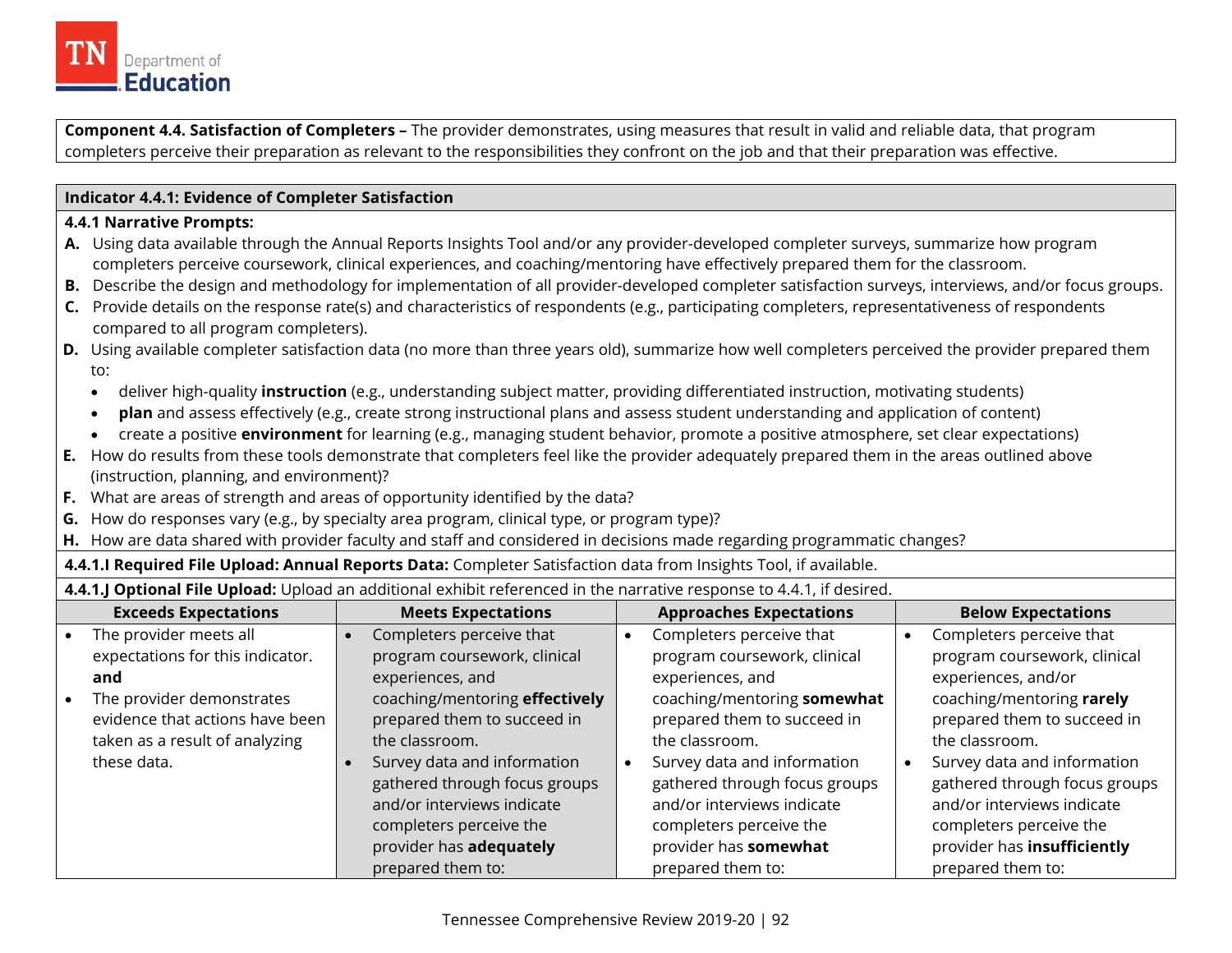

| deliver high-quality<br>$\circ$   | deliver high-quality<br>$\circ$          | deliver high-quality<br>$\circ$ |
|-----------------------------------|------------------------------------------|---------------------------------|
| instruction;                      | instruction;                             | instruction;                    |
| plan and assess<br>$\circ$        | plan and assess<br>$\circ$               | plan and assess<br>$\circ$      |
| effectively; and                  | effectively; and                         | effectively; and/or             |
| create a positive<br>$\circ$      | create a positive<br>$\circ$             | create a positive<br>$\circ$    |
| environment.                      | environment.                             | environment.                    |
| The provider analyzes these       | The provider analyzes these<br>$\bullet$ | The provider rarely analyzes    |
| data <b>annually</b> to determine | data <b>occasionally</b> to determine    | these data to determine areas   |
| areas of strength and             | areas of strength and                    | of strength and opportunity or  |
| opportunity and how responses     | opportunity and how responses            | how responses may vary by       |
| may vary by specific program      | may vary by specific program             | specific program design         |
| design characteristic.            | design characteristic.                   | characteristic.                 |
| Completer satisfaction data are   | Completer satisfaction data are          | Completer satisfaction data are |
| shared with faculty and staff to  | inconsistently with faculty and          | not shared with faculty and     |
| make programmatic changes.        | staff to make programmatic               | staff to make programmatic      |
|                                   | changes.                                 | changes.                        |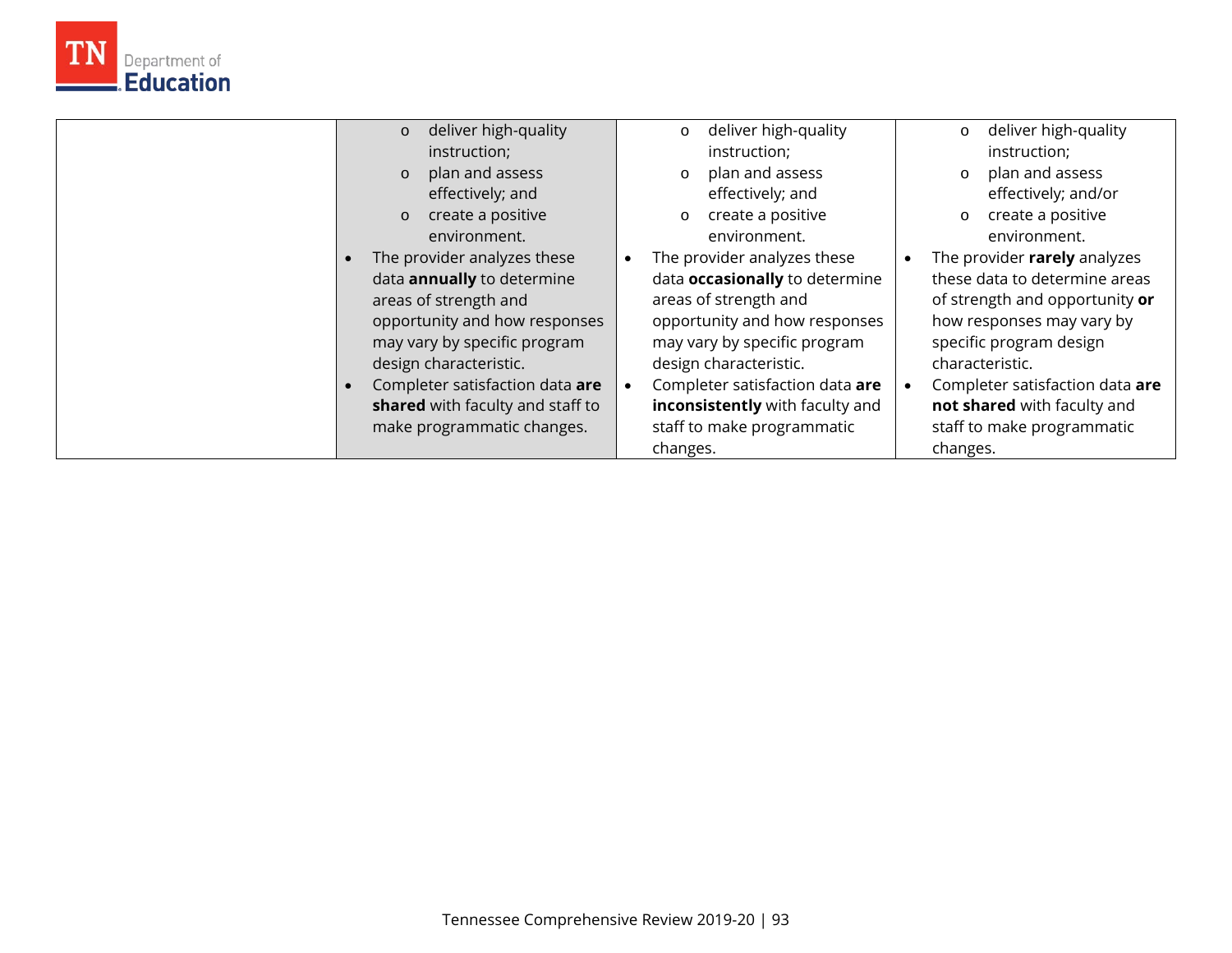

# **Appendix A**

Some indicators may prompt providers to supply optional exhibits in support of the corresponding narrative prompt for the component. Note that optional exhibits may be limited.

# *A.5 Exhibits for Standard 5*

#### **5.1**

- 5.1.1 **Required** Narrative Response (**prompts A-D**)
- 5.1.1.E **Required** File Upload: Upload 1-3 artifacts referenced in the 5.1.1 narrative that document QAS capabilities (what the QAS *can* do) that support provider quality and strategic evaluation, including multiple measures for provider monitoring and satisfaction of all standards.
- 5.1.1.F Optional File Upload: Upload an additional exhibit referenced in the narrative response to 5.1.1, if desired.

#### **5.2**

#### 5.2.1 **Required** Narrative Response (**prompts A-B**)

- 5.2.1.C **Required** File Upload: Provide 1-2 exhibits referenced in the 5.2.1 narrative responses that support the provider's case that the QAS relies on measures that are relevant, verifiable, representative, cumulative, and actionable.
- on measures that are relevant, verifiable, representative, cumulative, and actionable.<br>5.2.1.D **Required** File Upload: Provide 1-2 exhibits referenced in the 5.2.1 narrative responses that support the provider's case that of data are valid and consistent.
- 5.2.1.F Optional File Upload: Upload an additional exhibit referenced in the narrative response to 5.2.1, if desired.

#### **5.3**

- 5.3.1 **Required** Narrative Response (**prompts A-C**)
- 5.3.1 **Required** File Upload: N/A
- 5.3.1.D Optional File Upload: Upload an additional exhibit referenced in the narrative response to 5.3.1, if desired.

#### **5.4**

- 5.4.1 **Required** Narrative Response (**prompts A-B**)
- 5.4.1 **Required** File Upload: N/A
- 5.4.1.C Optional File Upload: Upload an additional exhibit referenced in the narrative response to 5.4.1, if desired.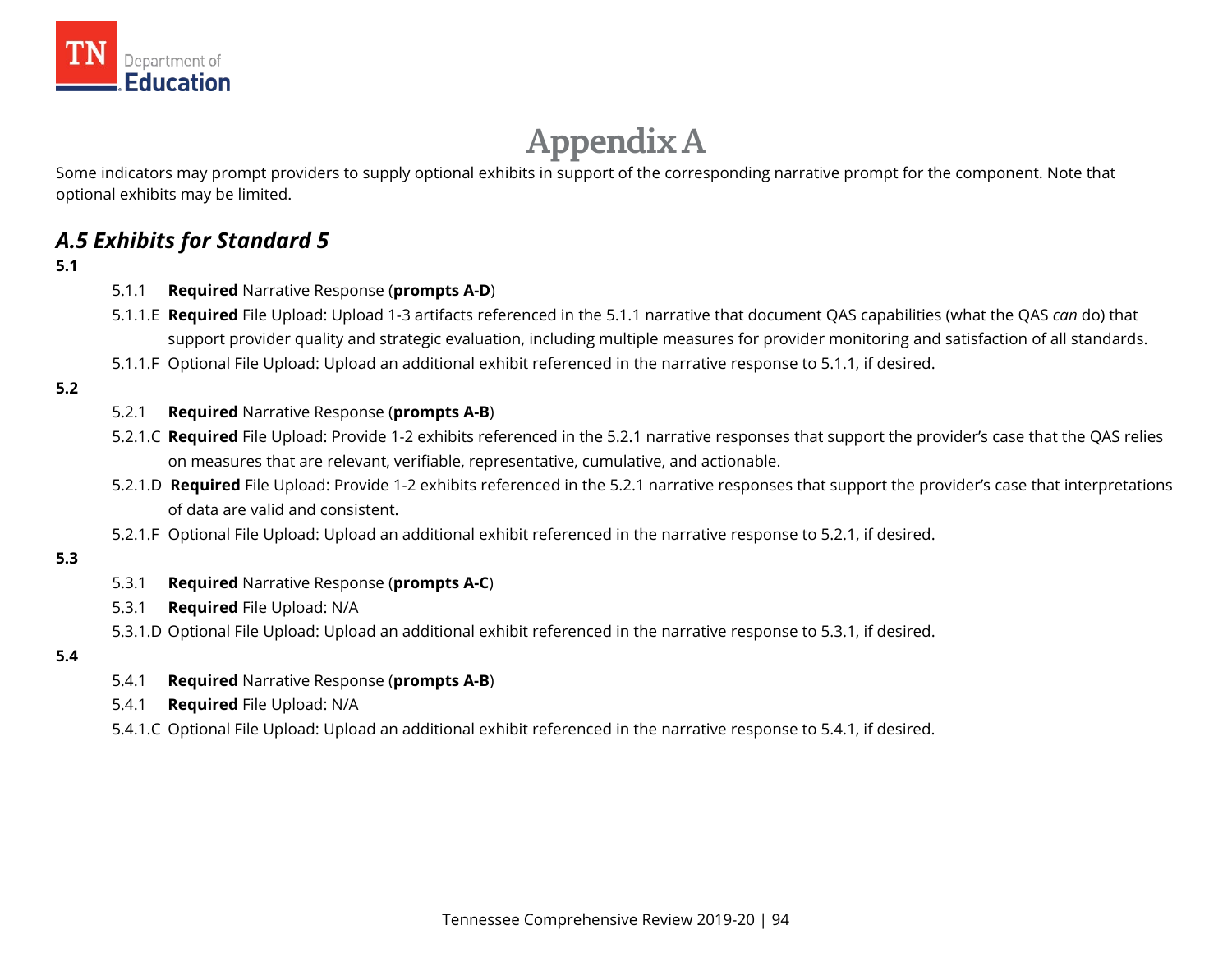

#### **5.5**

- 5.5.1 **Required** Narrative Response (**prompts A-B**)
- 5.5.1.C **Required** File Upload: Provide 1-2 additional exhibits referenced in the narrative response to 5.5.1, to support the examples of program improvement insights resulting from past collaboration with stakeholders.
- 5.5.1.D Optional File Upload: Upload an additional exhibit referenced in the narrative response to 5.5.1, if desired.

# *A.1 Exhibits for Standard 1*

#### **1.1**

- $1.1.1$ 1.1.1 **Required** Narrative Response (**prompts A-C**)
- 1.1.1.D **Required** File Upload: Artifacts supporting narrative response such as key candidate assessments with results and subsequent analyses (e.g., candidate and/or pre-K–12 student pre- and post- assessments, candidate major content exams, pre-service exit measures, dispositional assessments, assessments of understanding of professional responsibilities).
- 1.1.1.E Optional File Upload: Upload an additional exhibit referenced in the narrative response to 1.1.1, if desired.

#### **1.2**

#### 1.2.1 **Required** Narrative Response (**prompts A-D**)

- used to evaluate candidates' knowledge and proficiency of evidence-based instructional practices and measurement of student progress.<br>1.2.1.F Optional File Upload: Upload an additional exhibit referenced in the narrative 1.2.1.E **Required** File Upload: Artifacts supporting narrative response such as key assessments, observational instruments, and resultant data are
- 

#### **1.3**

- $1.3.1$ State-Supplied Annual Reports
- 1.3.2 State-Supplied Annual Reports
- 1.3.3 State-Supplied Annual Reports
- 1.3.A **Required** Narrative Response **only if** the provider does not meet expectations on any indicators for 1.3.

#### **1.4**

- 1.4.1 **Required** Narrative Response (**prompts A-B**)
- 1.4.1.C **Required** File Upload: Artifacts supporting narrative response such as key assessments and data (e.g., observation instruments, edTPA, dispositional data) used to prepare candidates for instructional proficiencies and commitment that afford all students access to rigorous instruction.
- 1.4.1.D Optional File Upload: Upload an additional exhibit referenced in the narrative response to 1.4.1, if desired.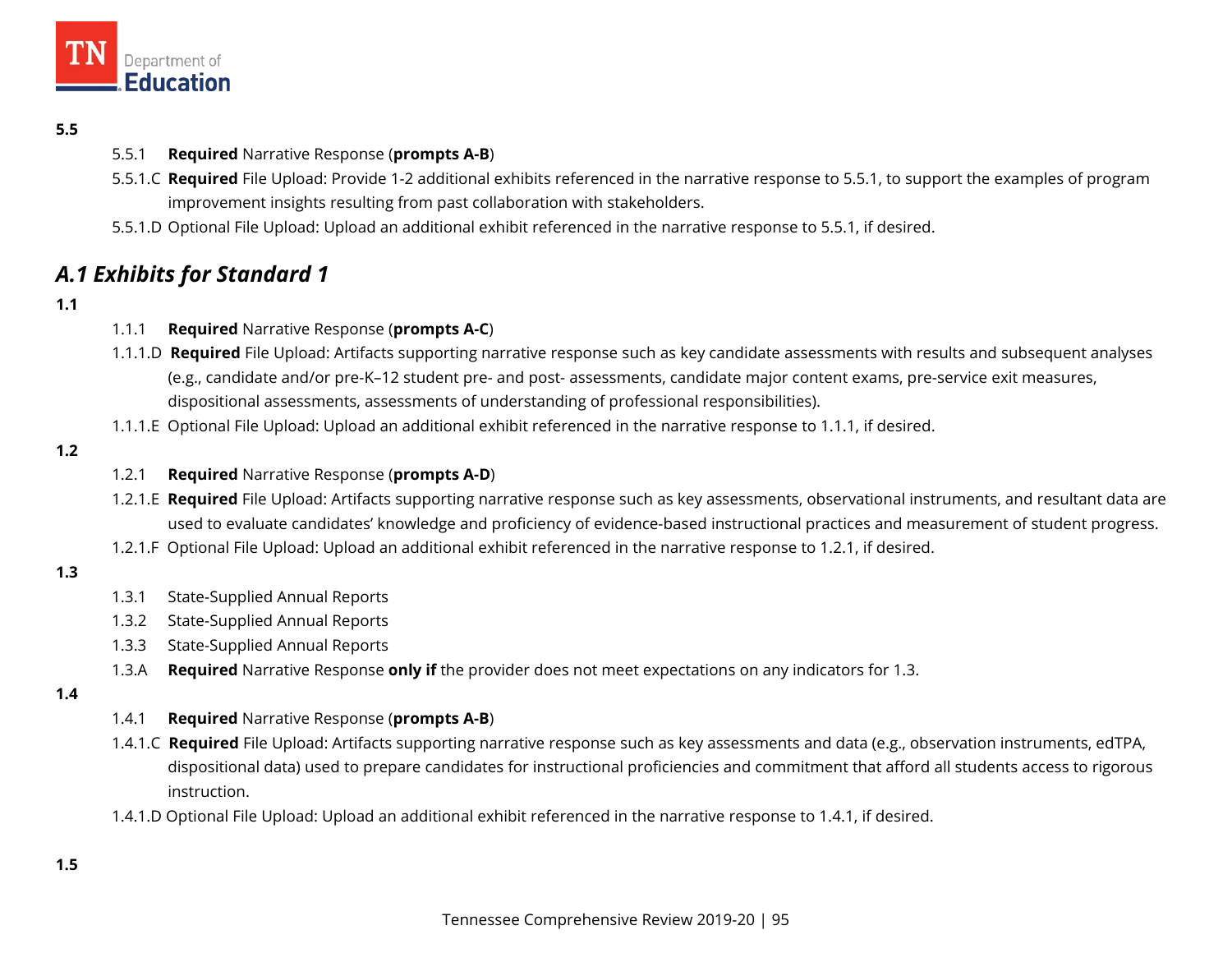

- 1.5.1 **Required** Narrative Response (**prompts A-B**)
- 1.5.1.C **Required** File Upload: Cite the technology standards referenced in the narrative prompts.
- 1.5.1.D Optional File Upload: Upload an additional exhibit referenced in the narrative response to 1.5.1, if desired.

# *A.2 Exhibits for Standard 2*

#### **2.1.1**

- 2.1.1 **Required** Narrative Response (**prompts A-D**)
- 2.1.1.E **Required** File Upload: State-recognized partnership agreement(s) with at least one, but no more than three, district partners or at least one MOU/MOA that addresses the requirements of the state-recognized agreement
- 2.1.1.F Optional File Upload: Upload an additional exhibit referenced in the narrative response to 2.1.1, if desired.

#### **2.1.2**

#### 2.1.2 **Required** Narrative Response (**prompts A-G**)

- 2.1.2.H **Required** File Upload: Primary-partnership agreement with at least one, but no more than three, district partners
- 2.1.2.I Optional File Upload: Upload an additional exhibit referenced in the narrative response to 2.1.2, if desired.

#### **2.2.1**

- 2.2.1. **Required** Narrative Response (**prompts A-F**)
- 2.2.1. **Required** File Upload: N/A
- 2.2.1.G Optional File Upload: Upload an additional exhibit referenced in the narrative response to 2.2.1, if desired.

#### **2.2.2**

- 2.2.2 **Required** Narrative Response (**prompts A-E**)
- 2.2.2 **Required** File Upload: N/A
- 2.2.2.F Optional File Upload: Upload an additional exhibit referenced in the narrative response to 2.2.2, if desired.

#### **2.3.1**

- 2.3.1 **Required** Narrative Response (**prompts A-E**)
- 2.3.1 **Required** File Upload: N/A
- 2.3.1.F Optional File Upload: Upload an additional exhibit referenced in the narrative response to 2.3.1, if desired.

#### **2.3.2**

- 2.3.2 **Required** Narrative Response (**prompts A-C**)
- 2.3.2 **Required** File Upload: N/A
- 2.3.2.D.Optional File Upload: Upload an additional exhibit referenced in the narrative response to 2.3.2, if desired.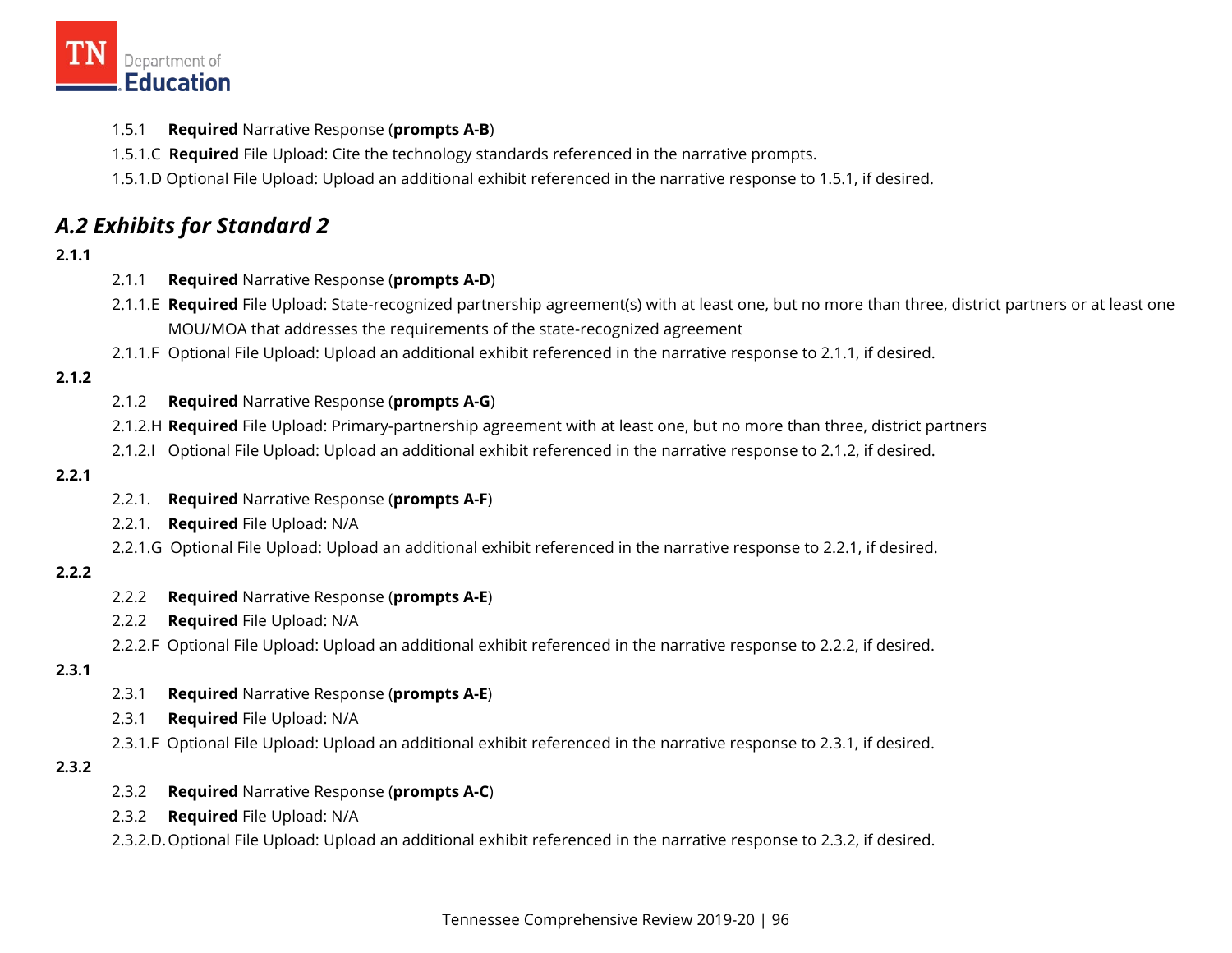

# *A.3 Exhibits for Standard 3*

- **3.1**
- 3.1.1 **Required** Narrative Response (**prompts A-C**)
- 3.1.1.D **Required** File Upload: Recruitment Plan
- 3.1.1.E Optional File Upload: Upload an additional exhibit referenced in the narrative response to 3.1.1, if desired.
- 3.1.2 State-Supplied Annual Reports
- 3.1.3 State-Supplied Annual Reports
- 3.1.4 State-Supplied Annual Reports
- 3.1.A **Required** Narrative Response **only if** the provider does not meet expectations on any Annual Reports indicators for 3.1**.**

#### **3.2**

- 3.2.1.A **Required** File Upload: Post-baccalaureate GPA admissions data for 3 cohorts
- 3.2.2 State-Supplied Annual Reports
- 3.2.3 State-Supplied Annual Reports
- 3.2.4 State-Supplied Annual Reports
- 3.2.A **Required** Narrative Response **only if** the provider does not meet expectations on any indicators for 3.2.

#### **3.3**

- 3.3.1 **Required** Narrative Response (**prompts A-C**)
- 3.3.1.D **Required** File Upload: Dispositional assessment instruments used at admission and/or during the program (including throughout clinical practice)
- 3.3.1.E **Required** File Upload**:** Dispositional assessment data that are used at admission and/or during the program (including throughout clinical practice)
- 3.3.1.F Optional File Upload: Upload an additional exhibit referenced in the narrative response to 3.3.1, if desired.

#### **3.4**

- 3.4.1 **Required** Narrative Response (**prompts A-C**)
- 3.4.1.D **Required** File Upload: Overview of candidate assessment and monitoring system and processes that support understanding of the narrative by providing a visual representation of how processes are related and when key actions are taken regarding candidate program progression (e.g., outline, flowchart, timelines).
- 3.4.1.E **Required** File Upload: Data collected and used as part of the candidate assessment system to demonstrate the providers use of assessments in determining candidate progress and supporting decisions about candidate advancement through the program.
- 3.4.1.F Optional File Upload: Upload an additional exhibit referenced in the narrative response to 3.4.1, if desired.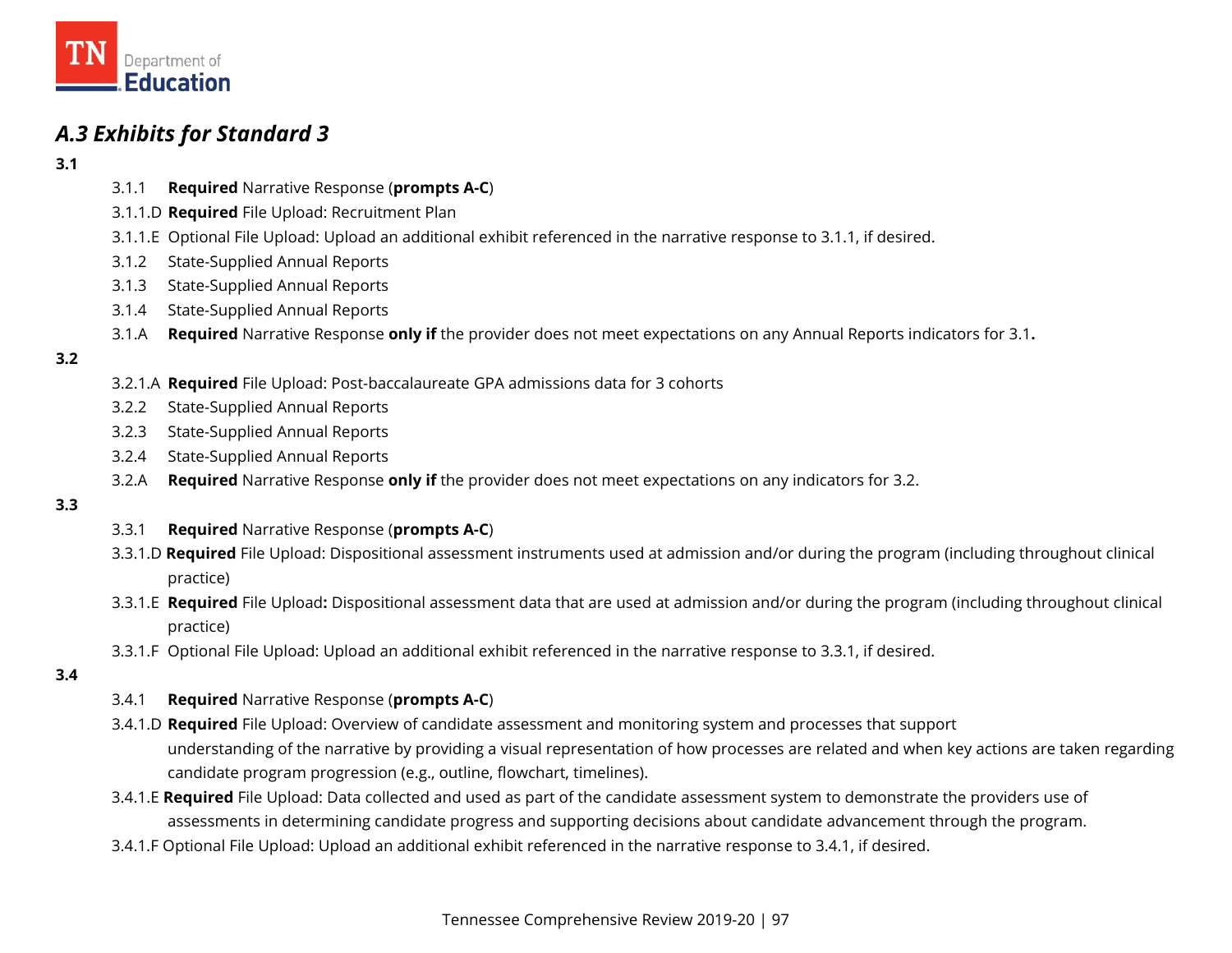

#### **3.5**

#### 3.5.1 **Required** Narrative Response (**prompts A-C**)

- 3.5.1.D **Required** File Upload: Documentation demonstrating how the provider assesses, across and within programs, that candidates can teach effectively with positive impacts on pre-K–12 student learning and development (e.g., provider and/or program scope and sequence of supports, preparatory activities, and assessments of readiness for summative performance assessments such as the edTPA).
- 3.5.1.E **Required** File Upload: Clinical observation instruments to demonstrate how the provider assesses, across and within programs, that candidates can teach effectively with positive impacts on pre-K–12 student learning and development
- 3.5.1.F **Required** File Upload: Clinical observation data to demonstrate that the provider assesses, across and within programs, that candidates can teach effectively with positive impacts on pre-K–12 student learning and development
- 3.5.1.G **Required** File Upload: Pre-K–12 student pre- and post-assessment data gathered across and within programs to demonstrate that the provider assesses candidate ability to teach effectively with positive impacts on pre-K–12 student learning and development
- 3.5.1.H Optional File Upload: Upload an additional exhibit referenced in the narrative response to 3.5.1, if desired.
- **3.6**

#### 3.6.1 **Required** Narrative Response (**prompts A-B**)

- 3.6.1.C **Required** File Upload: Program design documentation, such as syllabi, alignment matrices, scope and sequence demonstrating intentional focus on expectations of the profession, including the Tennessee code of ethics and the Model Code of Ethics for Educators (MCEE), across and within programs.
- 3.6.1.D **Required** File Upload: Candidate assessment instruments used to measure candidate understanding of expectations of the profession across and within programs.
- 3.6.1.E **Required** File Upload: Candidate assessment data demonstrating candidate understanding of expectations of the profession and modeling of professional conduct from candidates across programs.
- 3.6.1.F Optional File Upload: Upload an additional exhibit referenced in the narrative response to 3.6.1, if desired.A.4 Exhibits for Standard 4

# *A.4 Exhibits for Standard 4*

#### **4.1**

- $4.1.1$ State-supplied Annual Reports
- 4.1.1.A **Required** Narrative Prompt if (and only if) the provider does not meet expectations on any Annual Reports indicators for 4.1**.**

#### **4.2**

- 4.2.1.A State-supplied Annual Reports
- 4.2.1.B State-supplied Annual Reports
- 4.2.A **Required** Narrative Prompt only if the provider does not meet expectations on any Annual Reports indicators for 4.2**.**